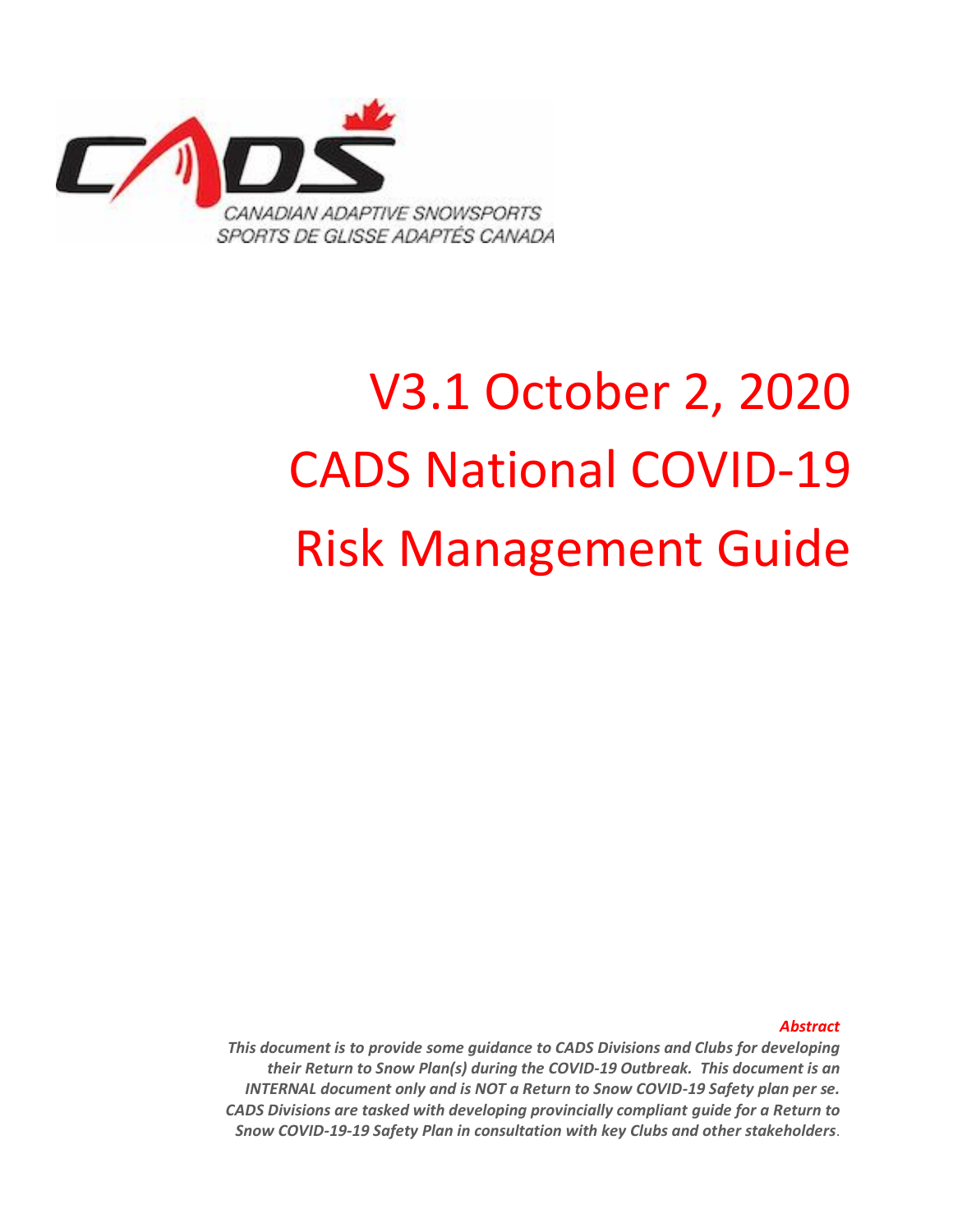# Contents

| 1.0 |     |  |
|-----|-----|--|
| 2.0 |     |  |
| 3.0 |     |  |
| 4.0 |     |  |
|     |     |  |
|     |     |  |
|     |     |  |
|     | 2.1 |  |
|     | 2.2 |  |
|     | 2.3 |  |
|     | 2.4 |  |
|     | 2.5 |  |
|     |     |  |
|     |     |  |
|     |     |  |
|     |     |  |
|     |     |  |
|     |     |  |
|     |     |  |
|     |     |  |
|     |     |  |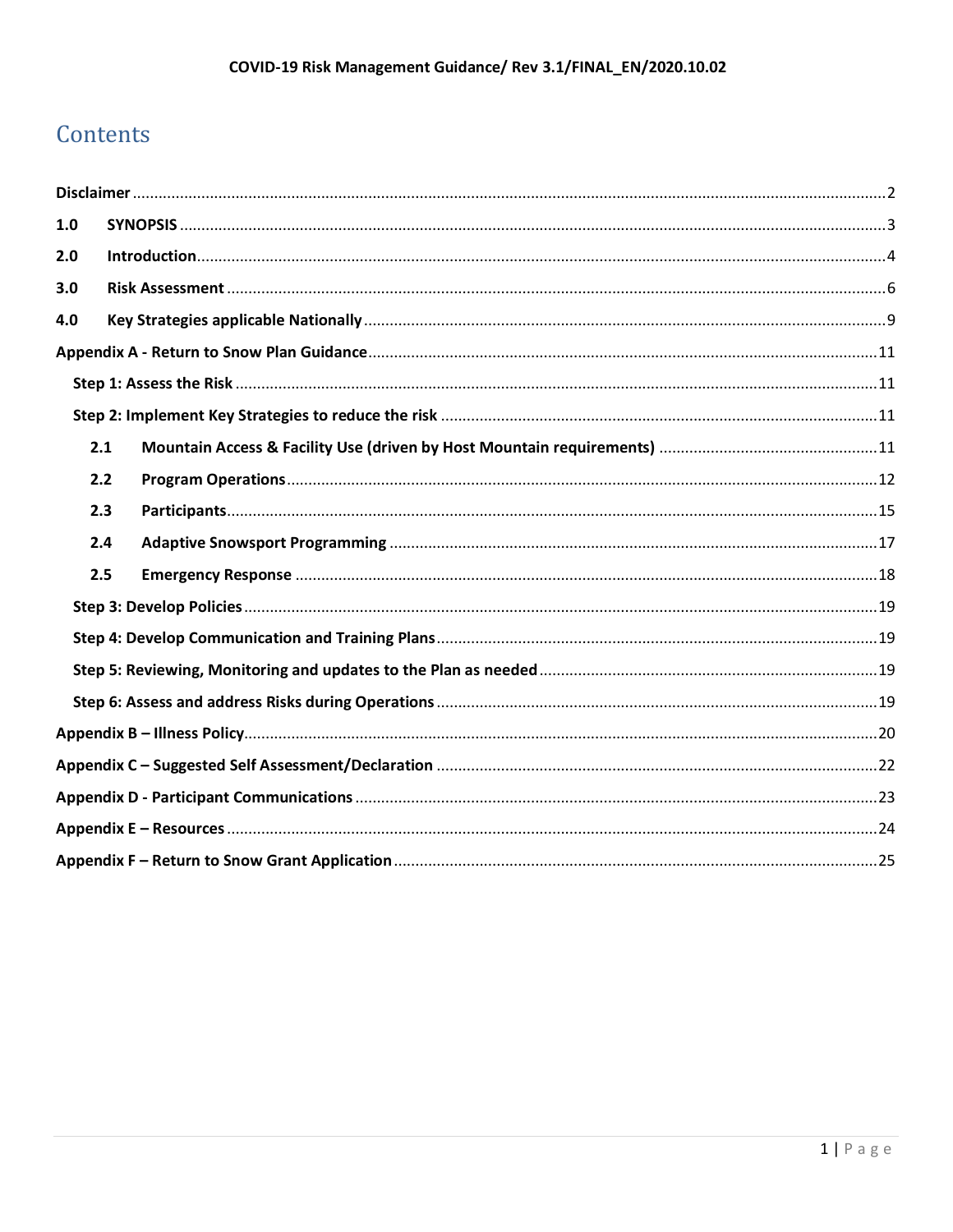## <span id="page-2-0"></span>**Disclaimer**

**This document is an INTERNAL document only and is intended to provide guidance and some idea's as to how to proceed in the development of a COVID Safety Plan.**

**This framework is intended to be used for the purposes set in this document and is to provide a consistent and systematic framework for developing a provincially compliant Return to Snow Plan. Because information about the COVID-19 coronavirus, recommended health and safety measures, Provincial public health orders and other legal requirements can rapidly change no guarantee can be given as to the accuracy or completeness of any information provided in this Return to Snow Plan framework document.** 

**This document is not a legal document and is to be used as a guide only. It is not a substitute for orders of the PHO or other legal requirements. It is subject to all applicable legal requirements, including human rights law. Nothing in this document is intended to take away anyone's rights under applicable law, including human rights law. In no circumstance will this document apply so that any person is entitled to less than they would be entitled to under applicable law. In the event of an ambiguity or conflict between this document and an applicable legal requirement, including human rights law, the applicable legal requirement will prevail. Nothing in this document is intended to provide legal advice. Do not treat this document as legal advice.**

**This document contains links to third party web sites. Links are provided for convenience only and CADS does not endorse the information contained in linked web sites nor guarantees its accuracy, timeliness or fitness for a particular purpose. The information in those links may be updated from time to time. We do not monitor those sites and are not responsible for updates.** 

**Anyone using this CADS Framework document does so at his or her own risk. CADS shall not be responsible for any loss or damage of any kind arising directly or indirectly from the use of the CADS Framework including, without limitation, reliance on the completeness or accuracy of the information provided.** 

## **BE ADVISED THAT PERSONAL INFORMATION MUST NOT BE INCLUDED IN THE RETURN TO SNOW PLAN**

**Personal information is any recorded information that uniquely identifies a person, such as name, address, telephone number, age, sex, race, religion, sexual orientation, disability, fingerprints, or blood type. It includes information about a person's health care, educational, financial, criminal or employment history. The Return to Snow Plan does however need to provide basic contact information related to the Responsible COVID-19 Officer at the Division and at each Club within that Division.**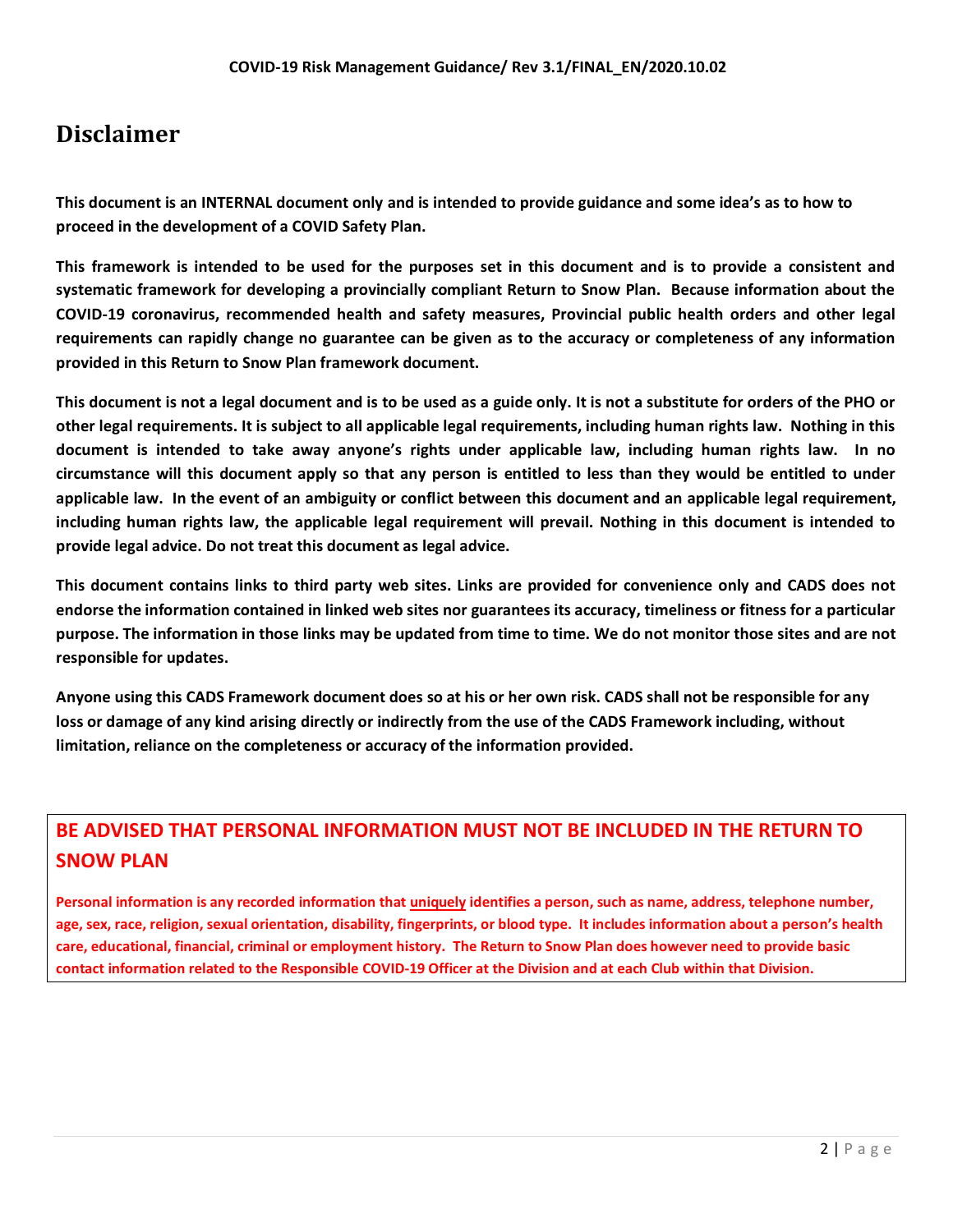# <span id="page-3-0"></span>**1.0 SYNOPSIS**

Each CADS Division is tasked to develop a provincially compliant **Return to Snow Plan.**

#### **Return to Snow Plan(s),**

- $\circ$  should be based on an assessment of the risks present in the operations of the Divisions.
- o must be made available/accessible to individual CADS members by posting within a member organization's facility and on its website. Communications including signage and reminders should be used whenever possible.
- o must include policies or procedures to ensure No Participant with COVID-19 symptoms comes to on-snow activities until they have been in contact with their local health professional and have tested negative for COVID-19 or have self-isolated for 14 days.
- o must include higher levels of frequent cleaning of 'high touch' areas of facilities and equipment, availability of hand sanitizer and encouraging good hygiene as part of any Plan.
- o All Participants need to be aware of the CADS National Illness Policy (Appendix B) which will be included as a Release in Snowline and our standard Participant Waiver within Snowline has been updated to include COVID risks.

|                     | -------------------------------Key Strategies ------                                                                                                                                                                                          |                                                                                                       |                                                                      |                                                                                                                   |                                                                                                                   |  |  |
|---------------------|-----------------------------------------------------------------------------------------------------------------------------------------------------------------------------------------------------------------------------------------------|-------------------------------------------------------------------------------------------------------|----------------------------------------------------------------------|-------------------------------------------------------------------------------------------------------------------|-------------------------------------------------------------------------------------------------------------------|--|--|
|                     | <b>Stay at Home if you have</b><br><b>Symptoms</b>                                                                                                                                                                                            | <b>Personal</b><br><b>Hygiene</b>                                                                     | <b>Environmental</b><br><b>Hygiene</b>                               | <b>Safe Social</b><br><b>Interactions</b>                                                                         | <b>Physical</b><br><b>Modifications</b>                                                                           |  |  |
|                     | <b>Implementation of CADS</b><br>National Illness Policy and<br>updated Participant<br>Waiver to include COVID<br>risk                                                                                                                        | Frequent<br>Handwashing or<br>use of hand<br>sanitizers                                               | More frequent<br>cleaning                                            | Maintain<br>physical<br>distancing of 2<br>m where<br>possible                                                    | Manage spacing<br>within an indoor<br>room                                                                        |  |  |
| Recommended Tactics | Anyone with COVID-19<br>symptom (or anyone<br>within their bubble)<br>should talk to their health<br>care professional and stay<br>away from the activity and<br>self-isolate for 14 days<br>unless they have tested<br>negative for COVID-19 | Use of a non-<br>medical mask or<br>face covering<br>(when physical<br>distancing is not<br>possible) | Enhanced surface<br>sanitation in<br>identified high<br>touch area's | smaller<br>numbers of<br>people or<br>smaller groups<br>at any one time<br>Smaller groups/<br>staggered<br>starts | Look at Space<br>design to<br>minimize items<br>than could be<br>touched (reduce<br>excess adaptive<br>equipment) |  |  |
|                     | Anyone who is a returning<br>traveller (or anyone within<br>their bubble) from outside<br>of Canada must stay away<br>from the activity and self-<br>isolate for 14 days                                                                      | Cough into your<br>sleeve                                                                             | Enhanced surface<br>sanitation with<br>approved<br>cleaners          | "Less Faces<br>Mores Spaces"<br>The bigger the<br>play space the<br>better.                                       | Use of Plexiglass<br>barriers or other<br>modifications to<br>minimize<br>physical contact                        |  |  |
|                     | Routine daily screening/<br>self-assessment before<br>sport activity                                                                                                                                                                          | No handshaking                                                                                        | Use of Touchless<br>technologies                                     | Outdoors is<br>better than<br>indoors.                                                                            | Manage flow of<br>people in/out of<br>the space.                                                                  |  |  |

**"Live Together, Ride Together".** The use of a **Bubble Volunteer** is a recurring theme/suggested strategy in this document. Recruitment of a dedicated volunteer from within a student's "bubble" represents a risk reduction strategy as well as an opportunity.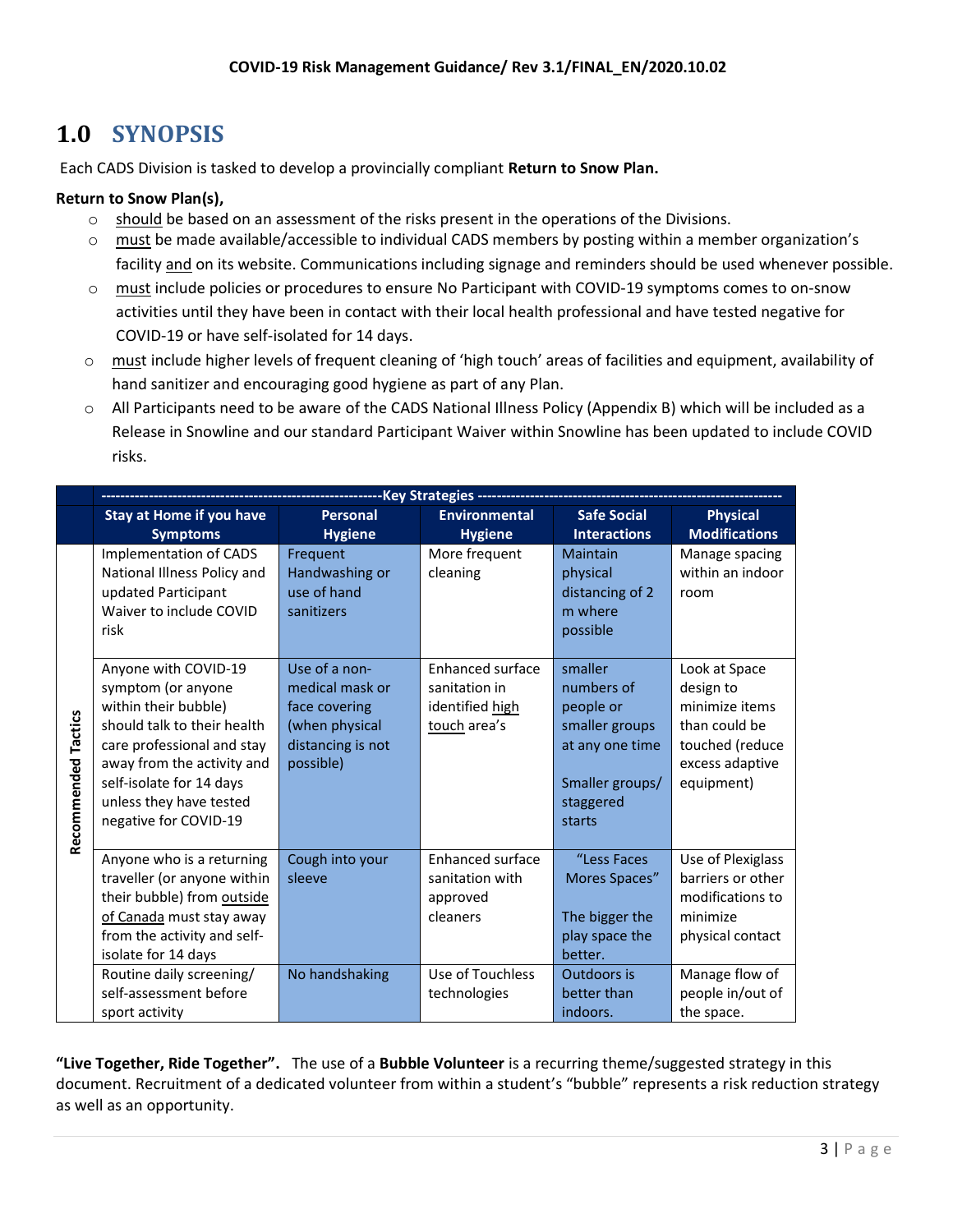## <span id="page-4-0"></span>**2.0 Introduction**

For CADS member organizations, we need to plan and prepare **Return to Snow Plan(s)** for the upcoming winter season. Much is still uncertain about what the local, Provincial or National situation will be in October 2020 through to March 2021, so flexibility and adaptability should be cornerstones of any plan.

Each CADS Division is tasked to develop a provincially compliant **Return to Snow Plan** and other legal requirements that outlines the baseline COVID-19 safety plan within each Division or Province. Nevertheless, re-starting is not mandatory, and a Club may determine that it wants to use additional COVID-19 safety plan measures over-and-above those contained in the Divisional **Return to Snow** Plan. Should a member organization decide to restart, that organization must (1) agree to adopt and comply with their applicable Divisional **Return to Snow Plan** and maintain these measures over the upcoming coming 6 month season and (2) appoint a Responsible Executive Officer to ensure compliance.

We believe the following are key principles in developing a **Return to Snow Plan** in each Division.

*RESPECT*: We need to respect that our members want to know that their on-snow experience will be safe and compliant with public health guidelines. We need to respect that our member organizations are best positioned to understand their provincial and local conditions.

*INCLUSION:* We need to ensure that any COVID-19 risk mitigation strategy adopted by a Club, Division or by National is non- discriminatory for persons with a disability. We need to ensure our risk management plans and strategies are inclusive for all Participants and recognize our Plans impact other individuals from within a Participant's bubble.

#### **Return to Snow Plan(s),**

- $\circ$  should be based on an assessment of the risks present in the operations of the Divisions.
- o must be made available/accessible to individual CADS members by posting within a member organization's facility and on its website. Communications including signage and reminders should be used whenever possible.
- o must include policies or procedures to ensure No Participant with COVID-19 symptoms comes to on-snow activities until they have been in contact with their local health professional and have tested negative for COVID-19 or have self-isolated for 14 days.
- $\circ$  higher levels of frequent cleaning of 'high touch' areas of facilities and equipment, availability of hand sanitizer and encouraging good hygiene must be part of any Plan.
- $\circ$  All Participants need to be aware of the CADS National Illness Policy (Appendix B).
- o Each **Return to Snow Plan** must include the following statement:

*"This plan is subject to human rights law. Nothing in this plan is intended to take away anyone's rights under applicable human rights legislation. In no circumstance will this plan apply so that any person is entitled to less than they would be entitled to under human rights law. In the event of any inconsistency between this plan and human rights law, human rights law will prevail".*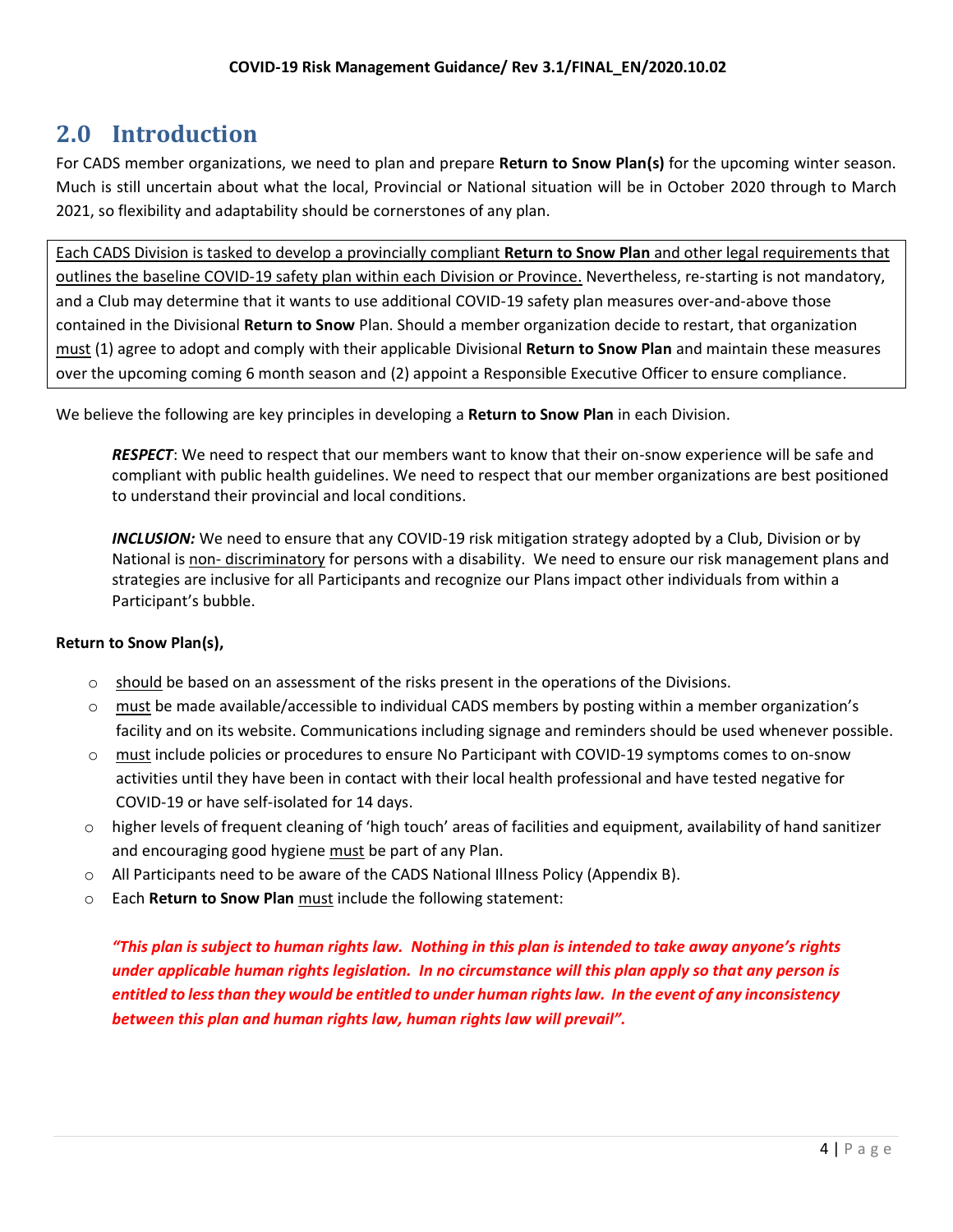## **2.1** Key Definitions/ Roles & Responsibilities

For the purposes of this document,

" **Bubble Volunteer**" is defined as a family member or existing family friend from within the student's bubble who are 15 years of age or older , becomes a CADS Member and is dedicated to accompany the student on a surface lift, chair lift or Gondola and undertake activities involving Close Contact, allowing the CADS Instructor to maintain physical distance while conducting the lesson. There is Shared Duty of Care.

"**Close Contact**" is generally defined as having close face to face contact (within 2 meters) with another person for at least 15 cumulative minutes during the exposure period. $1$ 

**"Club"** is defined as a CADS member organization with 10 or more members &/or a "sanctioned program event" involving student lessons, athlete coaching and/or adult training and certification programs, where all Participants are members of CADS.

**"Participant"** is defined as CADS members who are students, athletes, certified Instructors, Coaches or Volunteers participating on on-snow or off-snow sanctioned activities of the member organization.

"**PHO**" means Public Health Official

"**Steps 1-4 of the Progression**" is defined as straight slide, turn to left, turn to right and initial linked turns of a beginner student.

"**Unencumbered floor space**" means total floor space minus the amount of space taken by built-in fittings, counters, closets, storage of adaptive equipment, etc.

## ROLES & RESPONSIBILITIES

R - Divisions are RESPONSIBLE for development of Return to Snow Plans.

> - Divisions are RESPONSIBLE to ensure that each CADS Club undertakes COVID 19 safety protocol training of its Instructors and Volunteers.

 - Clubs are RESPONSIBLE for the provision of COVID-19 safety protocol training of its Instructors and Volunteers.

- A Divisions are ACCOUNTABLE to National to ensure that their Return to Snow Plans are compliant with Provincial requirements & orders
- C Divisions will CONSULT with Clubs to ensure that there is broad-based input and unique conditions are taken into consideration when developing their Return to Snow Plans.
- I Divisions and Clubs will INFORM members of their Return to Snow Plans
	- CADS will consolidate all Divisional Return to Snow Plans and will also INFORM members, Clubs and Divisions with a summary of the Return to Snow Plans.

- CADS has appointed its Executive Director to act as a National COVID-19 Officer to work with the Club and Divisions for this upcoming snowsport season.

<sup>1</sup> Paraphrased from BC Center for Decease Control, Interim Guidelines; Public Health Management of Cases and Contacts Associated in Novel Coronavirus (COVID-19) in the Community, August 25<sup>th</sup>, 2020 page 9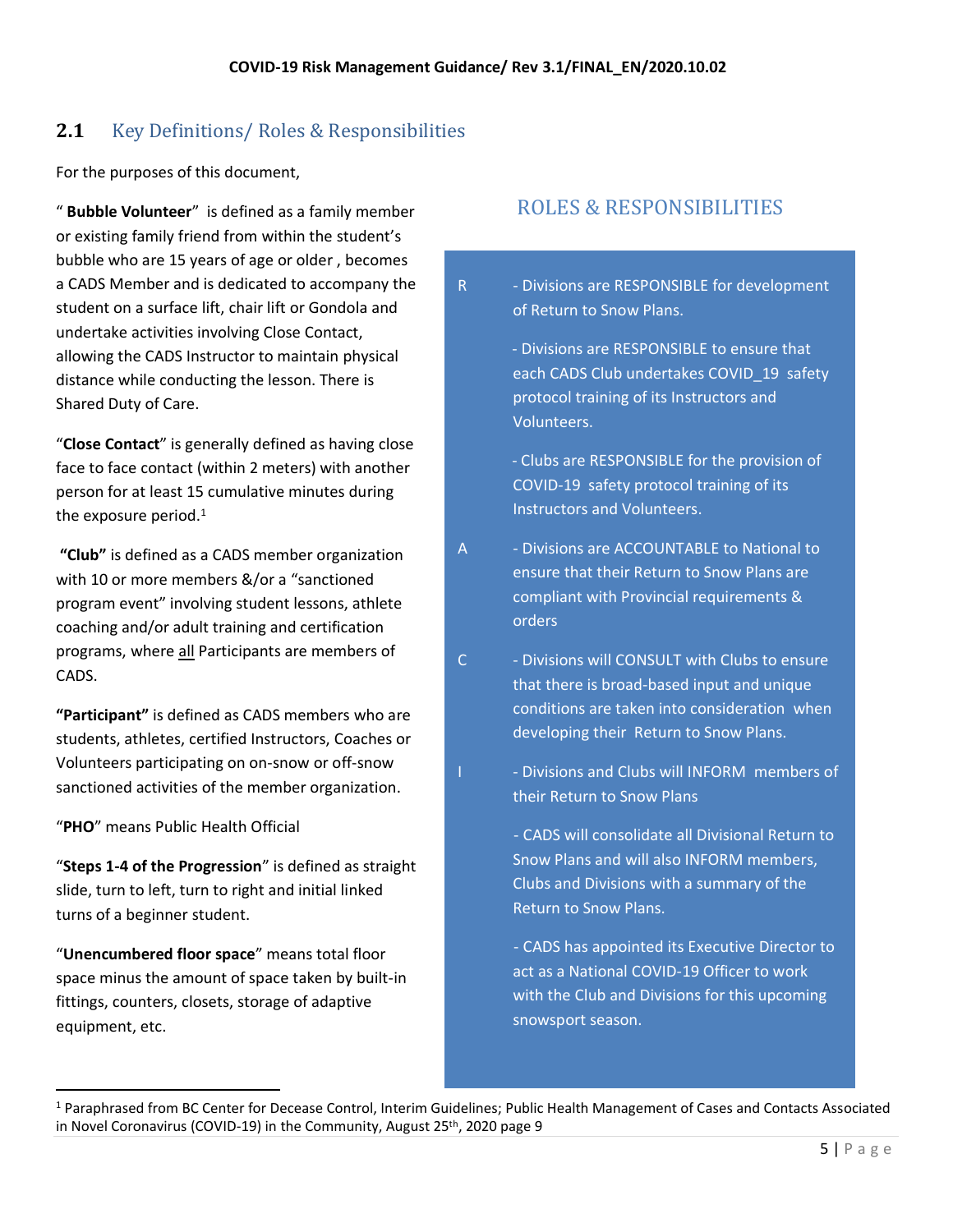# <span id="page-6-0"></span>**3.0 Risk Assessment**

The **Return to Snow Plan** should be based on a risk assessment and analysis that considers the risks presented by the type of activities, the place & type of Mountain lift system where the activities occur, who is involved and their risk profile with respect to general safety and independence to ride the mountain lift system serving the lesson area, and what measures can be implemented.

Risk Assessment should include, but not limited to the following factors,

- $\Box$  What is the current assessment of the risk of community-based transmission of COVID-19 (i.e. "second wave") infections in your Local Area / Province in the fall or winter of 2020/2021? What possible effects does this have on restrictions on activities, size of gatherings and possibility that the mountain host will result in a shut-down of operations in your Province?
- □ Based on your Demographic Risk Profile, how susceptible is the Club/Division to losing certified Instructors this year because of the increased vulnerability to the COVID-19 virus?
- $\Box$  Based on your Demographic Risk Profile, how susceptible is the Club/Division to providing Lessons that have a high risk of Close Contact.
	- $\circ$  # of Participants in a "Learn" program (beginner student doing Steps 1-4 of the progression) where it is probable that there will be a risk of Close Contact by a Volunteer and deemed to be needed to provide safety while riding a lift
	- $\circ$  # of Participants who require direct physical assistance
	- $\circ$  # of Participants above age 60 who may be at higher risk arising from COVID-19 exposure
- $\Box$  What is the risk to the provision of a lesson if Volunteer and/or Instructors cannot make it to a lesson because they are exhibiting symptoms or are engaged in caring responsibilities? Have you enough volunteers or Instructors in standby so that if an assigned Instructor is absent that the lesson can still proceed?
- $\Box$  What is the policy of your Club regarding use of returning Participants or to allow new Participants to register for the season (Students &/or "Bubble Volunteers" &/or new un-related volunteers) and what are the Close Contact risks associated with this policy decision?.

The following page outlines a sample Club Demographic Risk Profile table which may be a useful starting point in the Risk Assessment. *The "Target for 2020-21 Season" would be your best estimate of numbers, by Close Contact risk, after accounting for changes in registration and possible strategies and tactics to be used to avoid or reduce the risk of Close Contact.*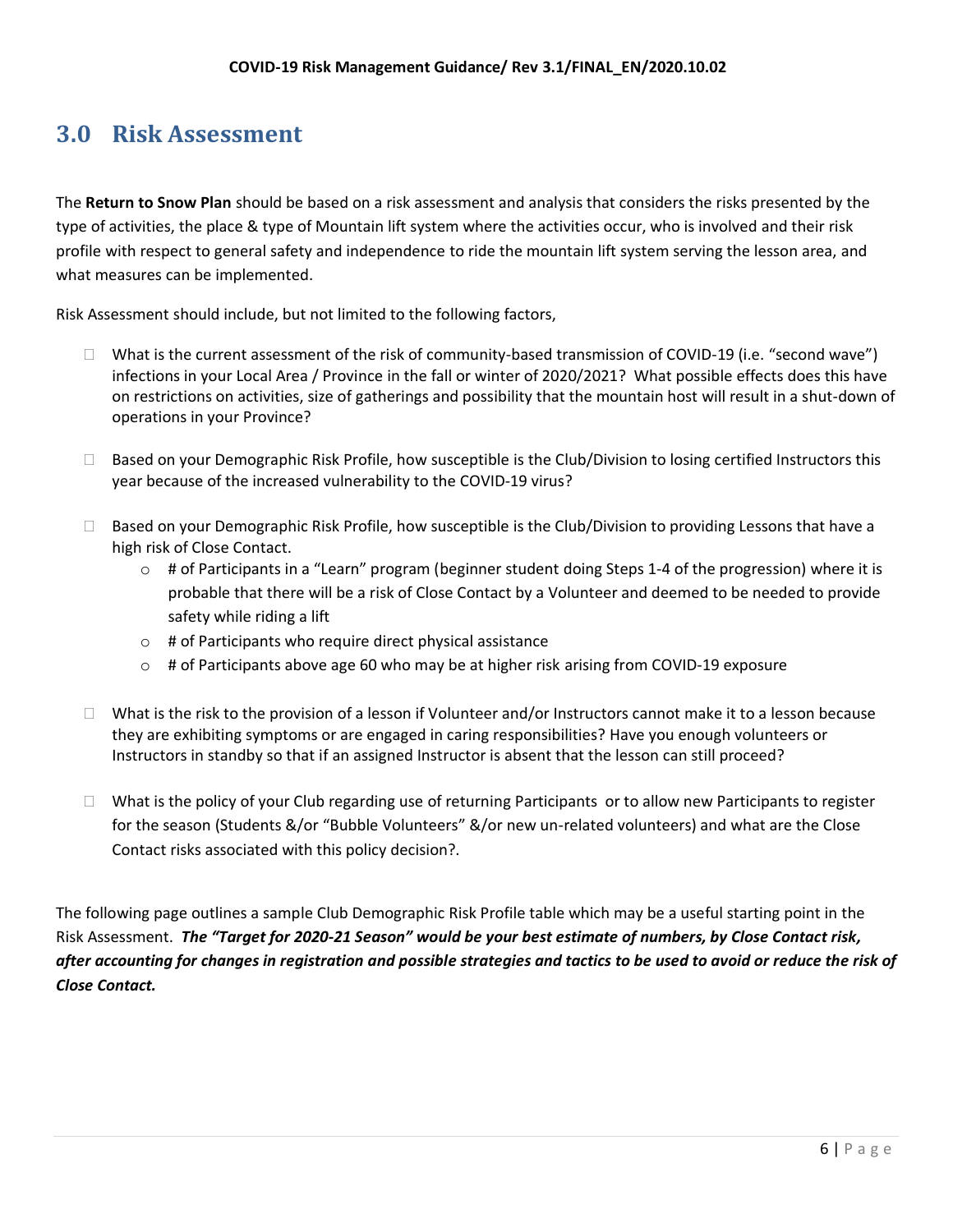| <b>Club Demographic Risk Profile</b>   |                                                                     | <b>Last season 2019-2020</b>  |                         | <b>Target for 2020-21 Season</b> |                         |  |
|----------------------------------------|---------------------------------------------------------------------|-------------------------------|-------------------------|----------------------------------|-------------------------|--|
|                                        |                                                                     | # Volunteers<br>& Instructors | # Students<br>& Athlete | # Volunteers<br>& Instructors    | # Students<br>& Athlete |  |
| <b>Higher Risk</b><br>of/from<br>Close | Learn Programs/Beginner<br>(Steps 1-4 of the progression)           |                               |                         |                                  |                         |  |
| Contact                                | Require Physical /Safety<br>Support both on-snow and<br>on/off lift |                               |                         |                                  |                         |  |
|                                        | Participants with high-risk<br>Chronic Health concerns              |                               |                         |                                  |                         |  |
|                                        | Age 60 & Over                                                       |                               |                         |                                  |                         |  |
| <b>Moderate</b>                        | Beginner/Emerging                                                   |                               |                         |                                  |                         |  |
| <b>Risk of/from</b>                    | intermediate that require                                           |                               |                         |                                  |                         |  |
| Close                                  | either some on-snow or                                              |                               |                         |                                  |                         |  |
| Contact                                | on/off lift assistance                                              |                               |                         |                                  |                         |  |
|                                        | Age 60 & Over                                                       |                               |                         |                                  |                         |  |
| <b>Low Risk</b>                        | Emerging Intermediate /                                             |                               |                         |                                  |                         |  |
| of/from                                | Intermediate or Advanced                                            |                               |                         |                                  |                         |  |
| Close                                  | able to independently                                               |                               |                         |                                  |                         |  |
| Contact                                | load/unload on lifts and no                                         |                               |                         |                                  |                         |  |
|                                        | direct physical assistance                                          |                               |                         |                                  |                         |  |
|                                        | Age 60 & Over                                                       |                               |                         |                                  |                         |  |
|                                        | No Contact/ Off-snow                                                |                               |                         |                                  |                         |  |
|                                        | Volunteer                                                           |                               |                         |                                  |                         |  |
| <b>Total # of Participants</b>         |                                                                     |                               |                         |                                  |                         |  |

*Note: accuracy is more important than precision for this Demographic Risk Assessment*

| 2019-2020                      | <b>CADS Membership Types Age %</b> |                              |                                |                   |                                          |                               |                         |                              |                |
|--------------------------------|------------------------------------|------------------------------|--------------------------------|-------------------|------------------------------------------|-------------------------------|-------------------------|------------------------------|----------------|
|                                | <b>Students &amp; Athletes</b>     |                              | Instructors over 60            |                   | <b>Volunteers</b>                        |                               |                         |                              |                |
| <b>Ages</b>                    | <b>Participants</b><br>under 12    | <b>Participants</b><br>13-59 | <b>Participants</b><br>over 60 | Instructors 13-59 | <b>Instructors</b><br>over <sub>60</sub> | <b>Volunteers</b><br>under 12 | <b>Volunteers 13-59</b> | <b>Volunteers</b><br>over 60 |                |
| % of member type               | 33%                                | 62%                          | 5%                             | 81%               | 19%                                      | 1%                            | 79%                     | 20%                          |                |
| <b>TOTAL</b>                   | 639                                | 1203                         | 103                            | 1578              | 381                                      | $\overline{7}$                | 834                     | 216                          | 4961           |
| <b>Total each age category</b> |                                    |                              | 1945                           |                   | 1959                                     |                               |                         | 1057                         |                |
| <b>BCAS</b>                    | 358                                | 551                          | 57                             | 791               | 201                                      |                               |                         |                              | 1958           |
| <b>CADS-AB</b>                 | 156                                | 223                          | 11                             | 163               | 24                                       | 7                             | 515                     | 76                           | 1175           |
| <b>CADS - SK</b>               |                                    | 3                            |                                | 25                | 15                                       |                               | $\overline{2}$          | 1                            | 46             |
| <b>CADS - MB</b>               |                                    |                              |                                | 5                 |                                          |                               |                         |                              | 5 <sup>1</sup> |
| <b>CADS - ON</b>               | 29                                 | 108                          | 9                              | 90                | 42                                       |                               | 143                     | 41                           | 462            |
| <b>CADS - NCD</b>              | 52                                 | 222                          | 9                              | 69                | 41                                       |                               | 146                     | 82                           | 621            |
| CADS - QC                      | 3                                  | $\overline{7}$               | $\overline{2}$                 | 65                | 32                                       |                               | 8                       | 13                           | 130            |
| <b>CADS - NB</b>               | 15                                 | 22                           | 3                              | 14                | 11                                       |                               | 7                       |                              | 72             |
| <b>CADS - NS</b>               | 23                                 | 61                           | 12                             | 24                | 10                                       |                               | 9                       | 2                            | 141            |
| <b>CADS - NFLD</b>             | 3                                  | 6                            |                                | 2                 | 1                                        |                               | 4                       | 1                            | 17             |
| National                       |                                    |                              |                                | 330               | 4                                        |                               |                         |                              | 334            |

Note: CADS footprint arising from friends and family is likely at least double the direct membership #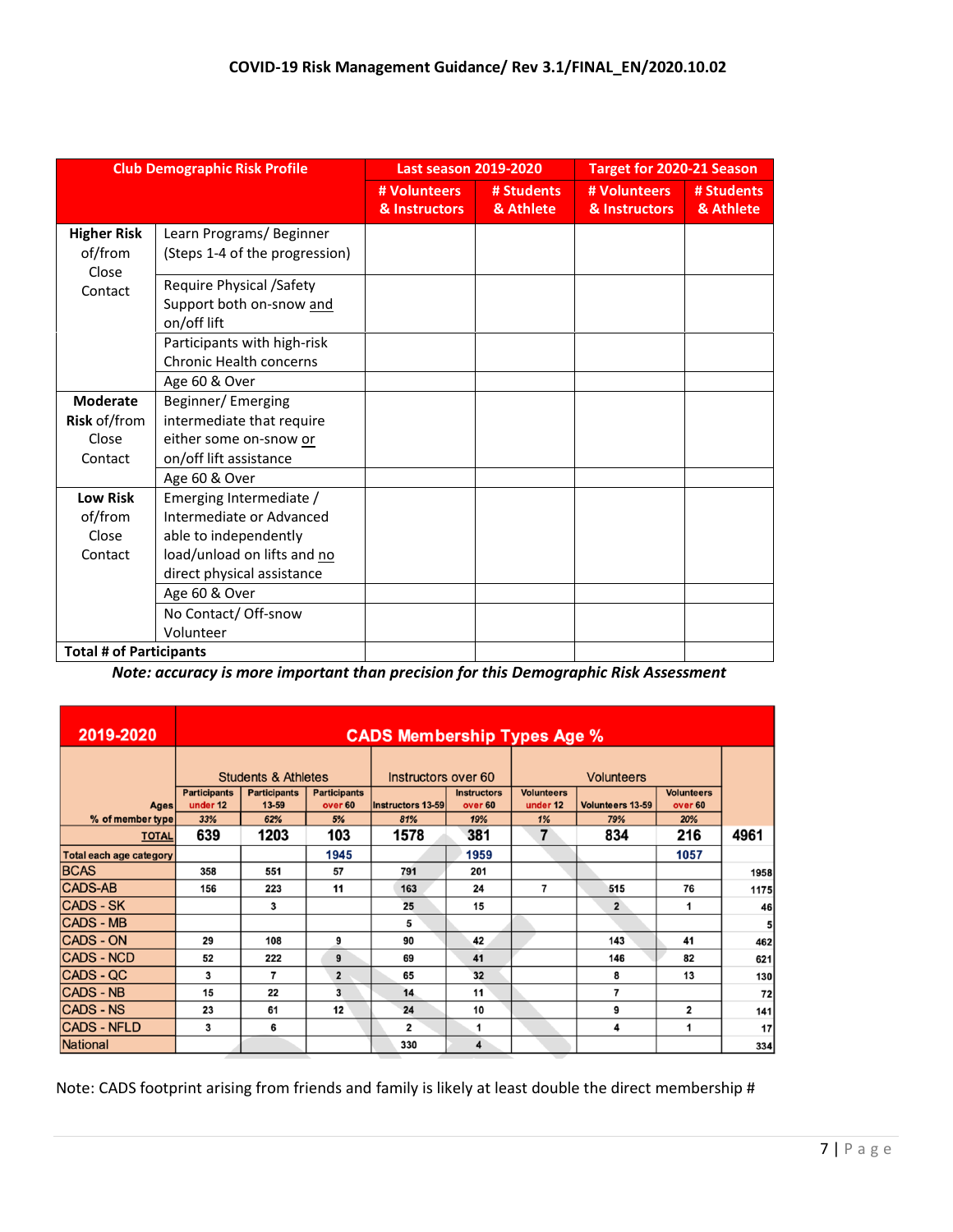#### **COVID-19 Risk Management Guidance/ Rev 3.1/FINAL\_EN/2020.10.02**

Approx. 33% of our students are under 12 years of age. We assume that students in this age group are more likely to be in either an early stage "Learn" lesson (Steps 1-4 of the progression) and/or may not be able to safety ride independently on a Mountain lift (specifically Chairlift, T-Bar or Gondola) and/or may not be able to follow protocols regarding physical distancing , mask, etc..

Also, from the table above, an aggregate of 44% of adult Participants are age 60 or above. This is the age threshold that the PHAC considers people to be at higher risk associated with the transmission of COVID-19. Providing an option for Instructors and Volunteers to take on on-snow responsibilities that have a Moderate or Low Risk for Close Contact may be one tactic to consider.

Each Division (and Club) should verify its own demographic distribution as part of their risk assessment. CADS National office is available to provide support if needed.

**Liability Provisions**: When determining whether or not your member organization is ready to resume snow activities it is important to note that, at the time of publishing this document, most insurance policies will not cover any claims relating to communicable diseases or pandemics. CADS CGL and Directors & Officers Insurance, now include specific pandemic exclusions. CADS will be getting a copy of the new Insurance policy within the next few weeks and this will be circulated to all Divisions and interested Clubs.

Notwithstanding, we are advised by our insurer (Canadian Snowsports Association) that our members, Divisions and Clubs will be defended if everyone is following the Return to Snow procedures and government guidelines even though COVID is excluded from the policy. This is the same as if someone gets injured, CADS can only take the necessary precautions to try to prevent it from happening. Clubs, Divisions and/or National are not responsible for members ethics and morals when reporting COVID. If a member fails or misleads reporting their symptoms or test results the member will not be covered under the policy but the club/division/national will still be if they follow the Return to Snow policy.

Clubs can be liable if they don't follow the policies; If they do then the insurance policy will support them if someone does try to sue them.

## *The medical effects of COVID - are not covered by anyone.*

**Federal restrictions or Provincial restrictions on mass gatherings** can vary significantly from Province to Province and can change without notice. This will have a direct impact on the design of programming for a CADS Member organization, specific to group size of any given program, use of staggered starts, etc. It is the responsibility of each Division to closely monitor any PHO restrictions on the size of mass gatherings as well as specific rules and regulations, so that their Return to Snow Plan is provincially compliant. Each Division must communicate to the designated COVID-19 Officer in each Club what these restrictions are and as or when they change.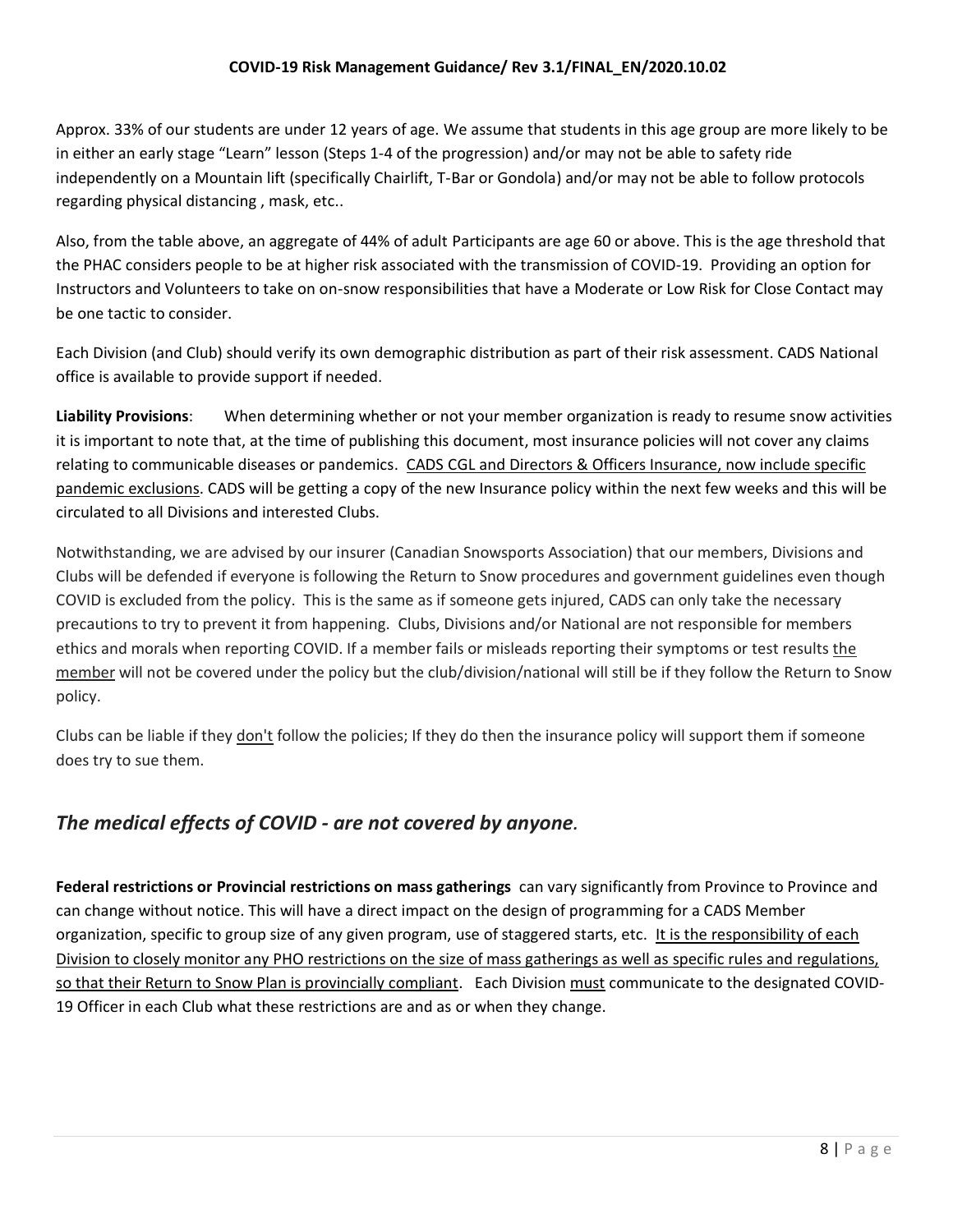# <span id="page-9-0"></span>**4.0 Key Strategies applicable Nationally**

When looking at strategies to manage COVID-19 and Close Contact risk there is generally a hierarchy of control which indicate the following,

- 1. **Eliminate** it is preferred to avoid or physically remove the hazard
- 2. **Substitute**  use a lower risk alternative to minimize the hazard
- 3. **Engineering Controls** isolate people from the hazard
- 4. **Administrative Controls** change the way people participate to minimize the hazard, and
- 5. **Personal Protective Equipment** protect our Participants from the hazard

CADS National recommends that the following five key strategies and tactics should be used in all **Return to Snow Plans**  as they can be applicable coast to coast, in all situations and are consistent with government guidance.

|                            | ------------------Key Strategies -------                                                                                                                                                                                                                                                                                                                                              |                                                                                                                                                           |                                                                                                                           |                                                                                                                                                                                        |                                                                                                                                                                 |  |
|----------------------------|---------------------------------------------------------------------------------------------------------------------------------------------------------------------------------------------------------------------------------------------------------------------------------------------------------------------------------------------------------------------------------------|-----------------------------------------------------------------------------------------------------------------------------------------------------------|---------------------------------------------------------------------------------------------------------------------------|----------------------------------------------------------------------------------------------------------------------------------------------------------------------------------------|-----------------------------------------------------------------------------------------------------------------------------------------------------------------|--|
|                            | Stay at Home if you have                                                                                                                                                                                                                                                                                                                                                              | <b>Personal</b>                                                                                                                                           | <b>Environmental</b>                                                                                                      | <b>Safe Social</b>                                                                                                                                                                     | <b>Physical</b>                                                                                                                                                 |  |
|                            | <b>Symptoms</b>                                                                                                                                                                                                                                                                                                                                                                       | <b>Hygiene</b>                                                                                                                                            | <b>Hygiene</b>                                                                                                            | <b>Interactions</b>                                                                                                                                                                    | <b>Modifications</b>                                                                                                                                            |  |
| <b>Recommended Tactics</b> | <b>Implementation of CADS</b><br>National Illness Policy and<br>update Participant Waiver<br>to include COVID risk<br>Anyone with a flu, cold or<br>COVID-19 symptom (or<br>anyone within their<br>bubble) should talk to<br>their health care<br>professional and stay<br>away from the activity and<br>self-isolate for 14 days<br>unless they have tested<br>negative for COVID-19 | Frequent<br>Handwashing or use<br>of hand sanitizers<br>Use of a non-medical<br>mask or face covering<br>(when physical<br>distancing is not<br>possible) | More frequent<br>cleaning<br>Enhanced<br>surface<br>sanitation in<br>identified high<br>touch areas                       | Maintain<br>physical<br>distancing of 2<br>m where<br>possible<br>smaller<br>numbers of<br>people or in<br>smaller groups<br>at any one time<br>Smaller groups/<br>staggered<br>starts | Manage spacing<br>within an indoor<br>room<br>Look at Space<br>design to<br>minimize items<br>than could be<br>touched (reduce<br>excess adaptive<br>equipment) |  |
|                            | Anyone who is a returning<br>traveller (or anyone within<br>their bubble) from outside<br>of Canada must stay away<br>from the activity and self-<br>isolate for 14 days<br>Routine daily screening/<br>self-assessment before<br>sport activity                                                                                                                                      | Cough into your<br>sleeve<br>No handshaking                                                                                                               | Enhanced<br>surface<br>sanitation with<br>approved<br>cleaners<br>Use of Touch-<br>less<br>technologies to<br>the maximum | <b>Less Faces</b><br><b>Mores Spaces</b><br>The bigger the<br>play space the<br>better.<br>Outdoors is<br>better than<br>indoors.                                                      | Use of Plexiglass<br>barriers or other<br>modifications to<br>minimize<br>physical contact<br>Manage flow of<br>people in/out &<br>within the<br>space.         |  |
|                            |                                                                                                                                                                                                                                                                                                                                                                                       |                                                                                                                                                           | extent possible                                                                                                           |                                                                                                                                                                                        |                                                                                                                                                                 |  |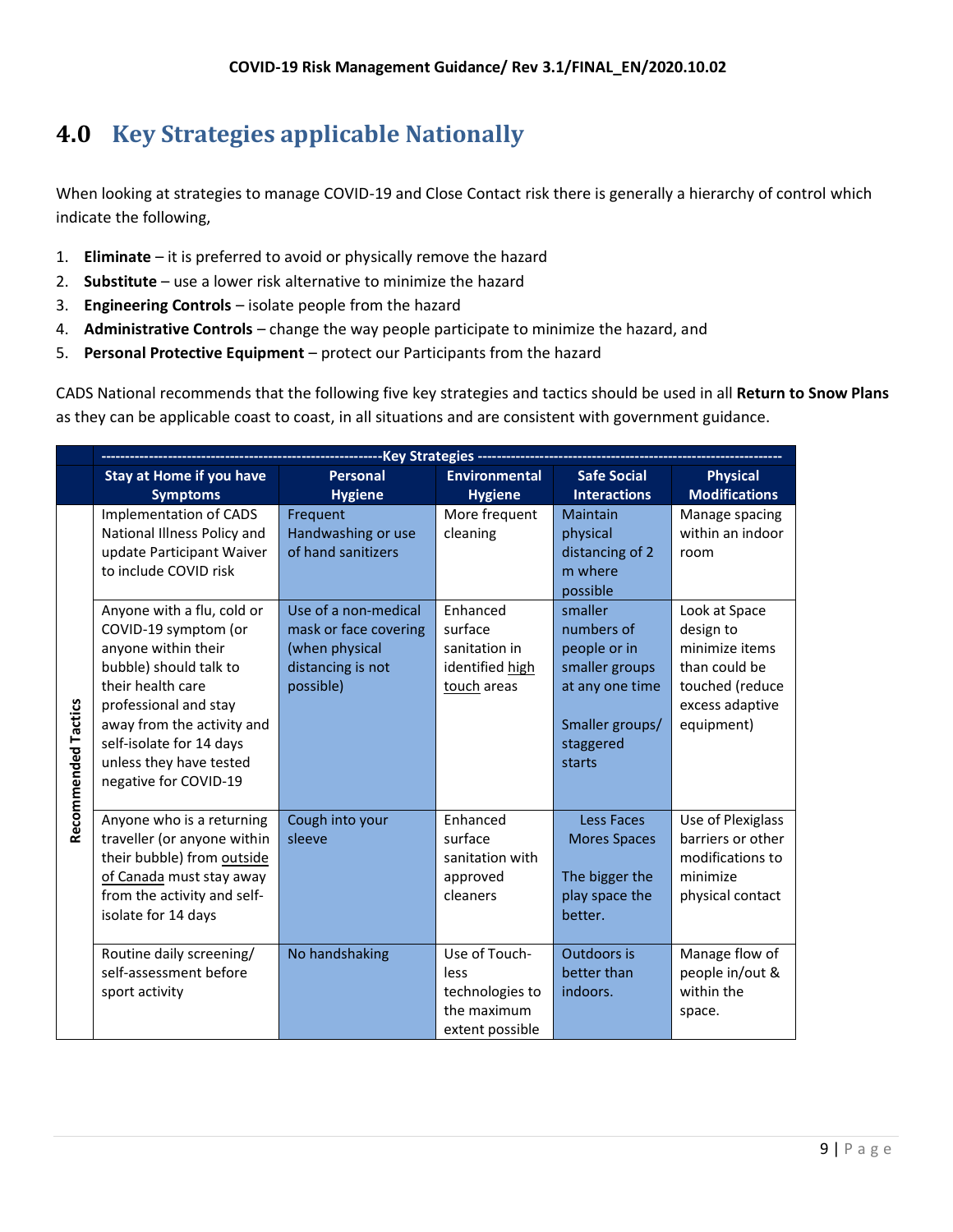**"Live Together, Ride Together":** The use of a **Bubble Volunteer** is a recurring theme in this document. A suggested tactic to addressing **Close Contact** and/or the need for physical assistance is the recruitment of at least one dedicated caregiver/volunteer necessary to support the individual's participation from within that student's "Bubble".



Consider individuals from within the household or within the student's bubble (friend) as an **opportunity** for training & certification and long-term independence of the student as well as someone who can assist the student in the short term with the snowsport activities as required. A Bubble Volunteer eliminates or at least reduces the risk of Close Contact for unrelated Instructors or Volunteers. Instruction can be undertaken with Physical Distancing in place.

- o Bubble Volunteers must become members of CADS to participate in the Club program.
- o Training and/or certification of Bubble Volunteers for a Level 1 Complete or at least one Level 1 module in ADS/CI, VI, 3Track/4Track or Sit Ski (as applicable to the student's needs) would be considered Best Practise. At a minimum, the Bubble Volunteer should receive training to assure the Club that they can safely assist the student in lift lines, loading and unloading of the lifts that the student will be using.
- o Bubble Volunteers must submit a Criminal Record Check as per CADS policy UNLESS they are a direct member of the family.

CADS suggests that this approach may be appropriate for all students with a "High Risk of Close Contact". We leave it to the discretion of each Club if they wish to also require a Bubble Volunteer for all "Moderate Risk of Close Contact students". We do not believe this approach is needed for "Low Risk of Close Contact Students", provided other precautions outlined in this document are in place.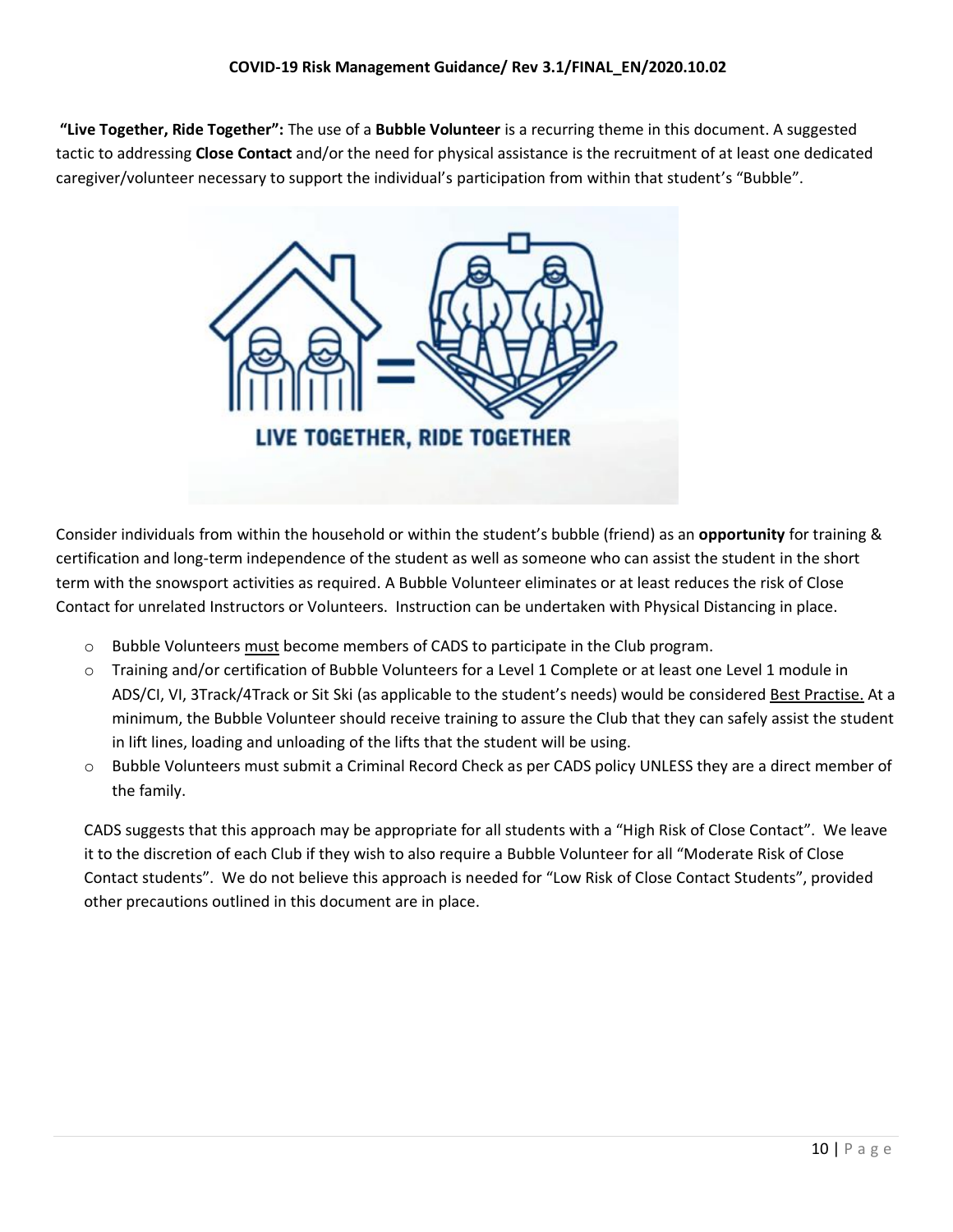# <span id="page-11-0"></span>**Appendix A - Return to Snow Plan Guidance**

CADS COVID-19 Risk Management Guidance is provided in this Attachment A and follows several steps, specifically,

Step 1: Assess the Risk Step 2: Implement protocols to reduce the Risk Step 3: Develop Policies Step 4: Develop Communication and Training Plans Step 5: Monitoring and updates to the Plan as needed Step 6: Assess and address Risks during operations (go back to step 1 and adjust as needed)

## <span id="page-11-1"></span>**Step 1: Assess the Risk**

The **Return to Snow Plan** developed by your Division and further operationally refined by each Club should be based on a risk assessment and analysis that considers the risks presented by the type of activities and the place where the activities occur, who is involved, their risk profile, and what measures can be implemented.

## <span id="page-11-2"></span>**Step 2: Implement Key Strategies to reduce the risk**

When reviewing the application of key strategies and tactics, these should be reviewed in the context of the basic activities or components within adaptive snowsport. The primary goal of our risk management planning around COVID-19 is to avoid or reduce the risk of **Close Contact** through reduction of **Contact Intensity** and/or **Contact Frequency**.

- **Contact Intensity** how close you are to someone and for how long
- **Contact Frequency** how many people are in the same setting at the same time

The following checklist is provided to help assist or guide in preparing your operational **Return to Snow Plan**.

#### <span id="page-11-3"></span>**2.1 Mountain Access & Facility Use (driven by Host Mountain requirements)**

- **Mountain Facilities**: consider the following,
	- $\circ$  The ability to control group sizes and proximity within the outdoor environment.
	- o Booking procedures regarding access or scheduling of access to the Mountain.
	- $\circ$  Ability to safely access public areas at the Mountain, such as washrooms.
	- $\circ$  Whether it is possible to re-locate an indoor activity to the outdoors or online.
	- o Any additional municipal or local guidelines that may be in place.
	- **Outdoor Facilities**: Each Mountain Resort will provide guidance/restriction as to specific mountain capacity and/or locations at their mountain where these restrictions may apply as well as any specific requirements as to scheduled timing to access the Mountain. These restrictions may affect the timing and size of the Programs that each Club can undertake.
	- **Indoor Facilities**: Provincial Return to Sport Plans may mandate the amount of Indoor facilities with respect to "unencumbered floor space" per person or maximum occupancy capacity. Each Return to Snow Plan for each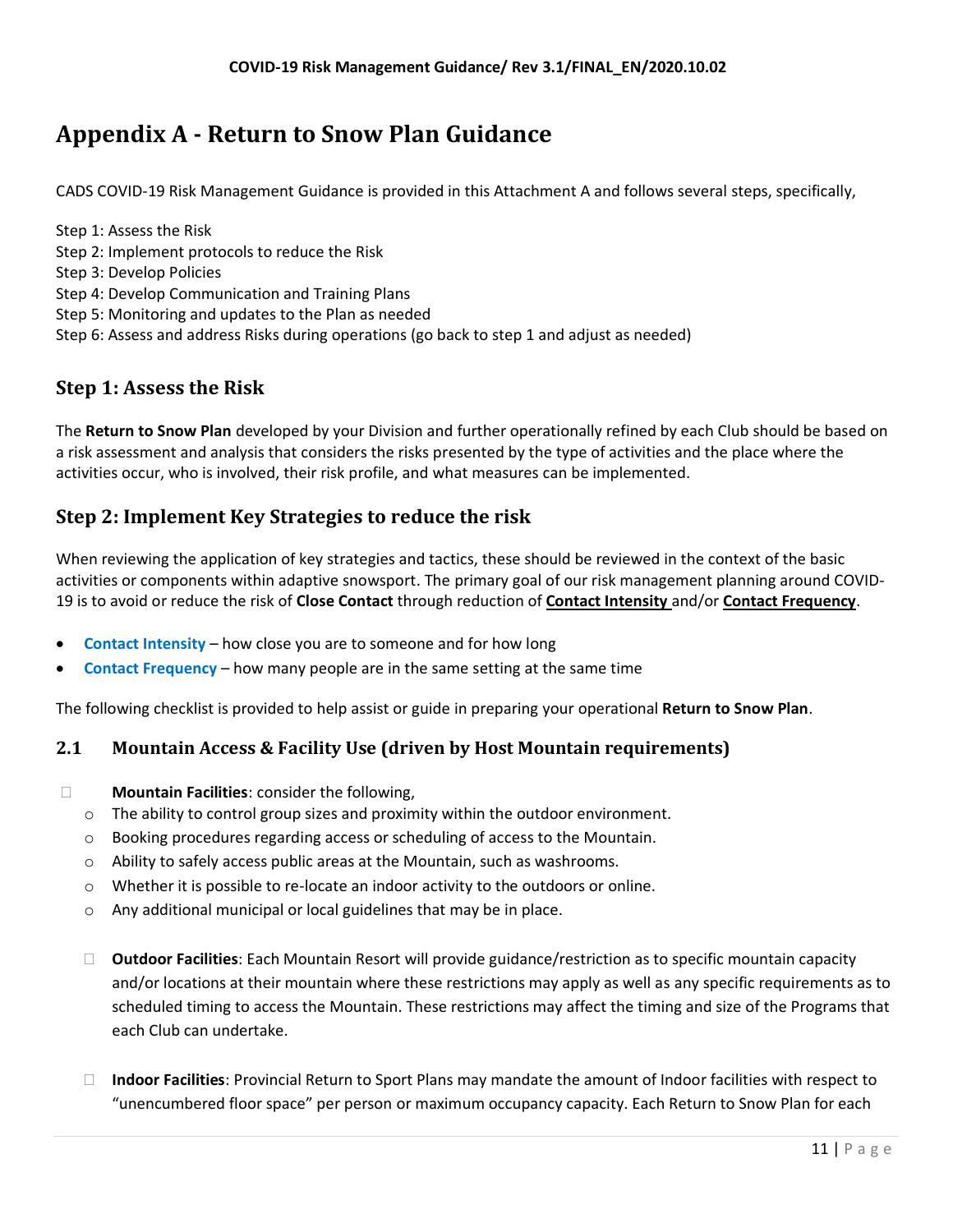Division should indicate the applicable regulations/restrictions so that each Club can determine its allowable capacity for any Club operated facility.

#### <span id="page-12-0"></span>**2.2 Program Operations**

#### **Non-attendance when displaying symptoms of illness**

- o Every Participant needs to be aware of the CADS National Illness Policy (Appendix B). CADS membership waiver submitted during membership registration has been updated to include COVID risks.
- $\circ$  How will you encourage anyone with immune compromised health or with COVID-19 symptoms to stay home without penalty or consequence?
- $\circ$  Do you have strategies in place to allow for non-attendance by Volunteers or Instructors? Does your student pairing/staffing plan provide for back-up or on-call instructors? What is your policy if you are requiring Bubble Volunteers to be assigned to a specific student and then they cannot attend?



- o Have a **zero-tolerance policy for 'playing while sick'** ensure that Participants do not participate if they are symptomatic, defined as showing 2 or more symptoms of COVID.
- **Ensure staff and supervisors understand the Right to Refuse** unsafe work and procedures are in place to respond to such concerns.
- **Engineering controls** create physical barriers, increased ventilation, manage traffic flow
	- o **Restricted Access** to those who are essential to the program.
	- o **Points of Access**
		- $\blacksquare$ Where appropriate, consider designated drop-off and pick-up spaces
		- a. limit the number of access points and consider closing some to monitor how many people are arriving at any one time
		- Where applicable, choose doors with an automatic function or prop doors to reduce contact with door handles
		- $\blacksquare$ Consider how to manage the flow of people and put signage for directional flow of traffic in place.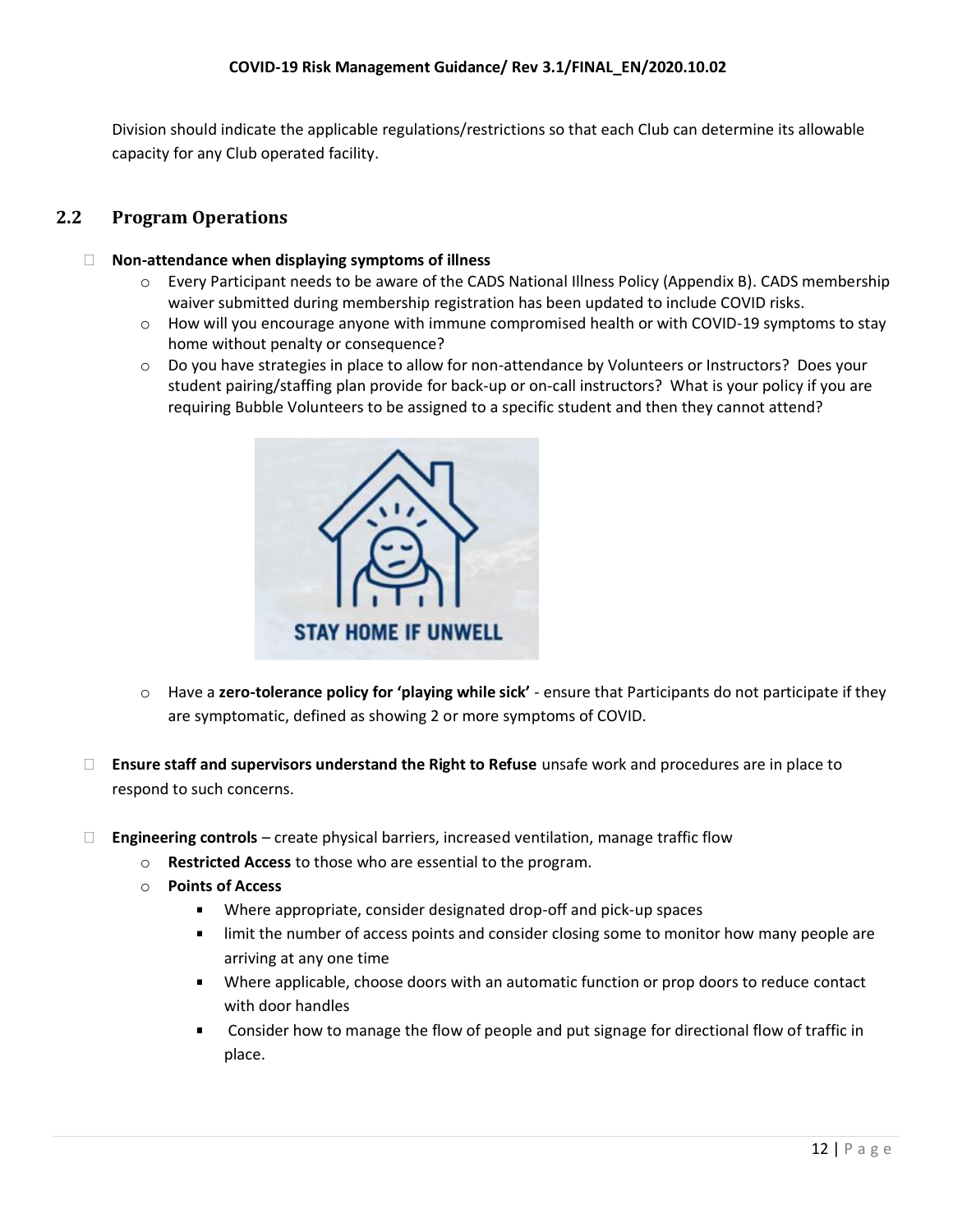o **Signage** within the facility is important to ensure that participants are aware of expectations related to use of the facility and best practices related to maximum capacity, physical distancing, personal hygiene, and protection against COVID-19. Signage should be responsive to those with a visual impairment.

#### **Administrative controls** – rules and guidelines

- o **Pre-registration**
	- $\mathbf{u}$ Individuals should pre-register online or over the phone
	- **Use touch-less payment processing through Snowline.**
- o **Arrival and Departure**
	- Set a time in which it is appropriate for Participants to arrive in advance of their scheduled  $\blacksquare$ activity (example – participants should not arrive sooner than 15 minutes before the scheduled start time, and there should be sufficient space for physical distancing while lining up or waiting to begin)
	- At the end of their scheduled program/time slot, Participants should leave the Mountain/Facility
	- Staggered start times to account for individuals moving in and out of the facility/Lesson area.
- o **Lesson Progress Reports** are now available as an online/ cloud-based feature through **Snowline**. Maximize the use of Snowline for lesson management and reporting.

#### **Ensure Personal Protective Equipment (gloves, masks, etc.)** is on hand and available to staff.

 $\circ$  Where risk of exposure is high (cannot maintain social distancing), the use of non-medical masks is recommended and should be required. Train staff on how to put masks and non-latex gloves on and off to avoid cross-contamination. Ensure that PPE is not used as a substitute for more effective safety measures (distancing, hygiene). Use of masks when they are wet is not an effective protection. Ideally, participants should have 2 or more masks available during the lesson or training session. Advise Participants to sanitize helmets, goggles and ski gloves after each lesson or training session and/or alternate gloves between lessons.

#### **Participant Training & Screening**

- $\circ$  Educate Participants on public health information and expectations related to the implementation of the Return to Snow Plan.
- $\circ$  Conduct (unless the Host Mountain already conducts) routine daily symptom screenings or selfassessments prior to any Lesson for all Participants. Wellness questionnaires or use of self-assessment tools are recommended. Such screening is subject to and must be compliant with privacy law.

#### **Implement enhanced Personal hygiene protocols:**

- o Frequent and proper handwashing
- o Ensure adequate and accessible hand-washing facilities or sanitizer
- $\circ$  Implement policies around when Participants need to wash hands (upon arrival, before/after breaks, after touching common adaptive equipment)
- o Reminders to avoid touching eyes, nose, and mouth
- o Reminders to use cough and sneeze etiquette: Cough and sneeze into your elbow.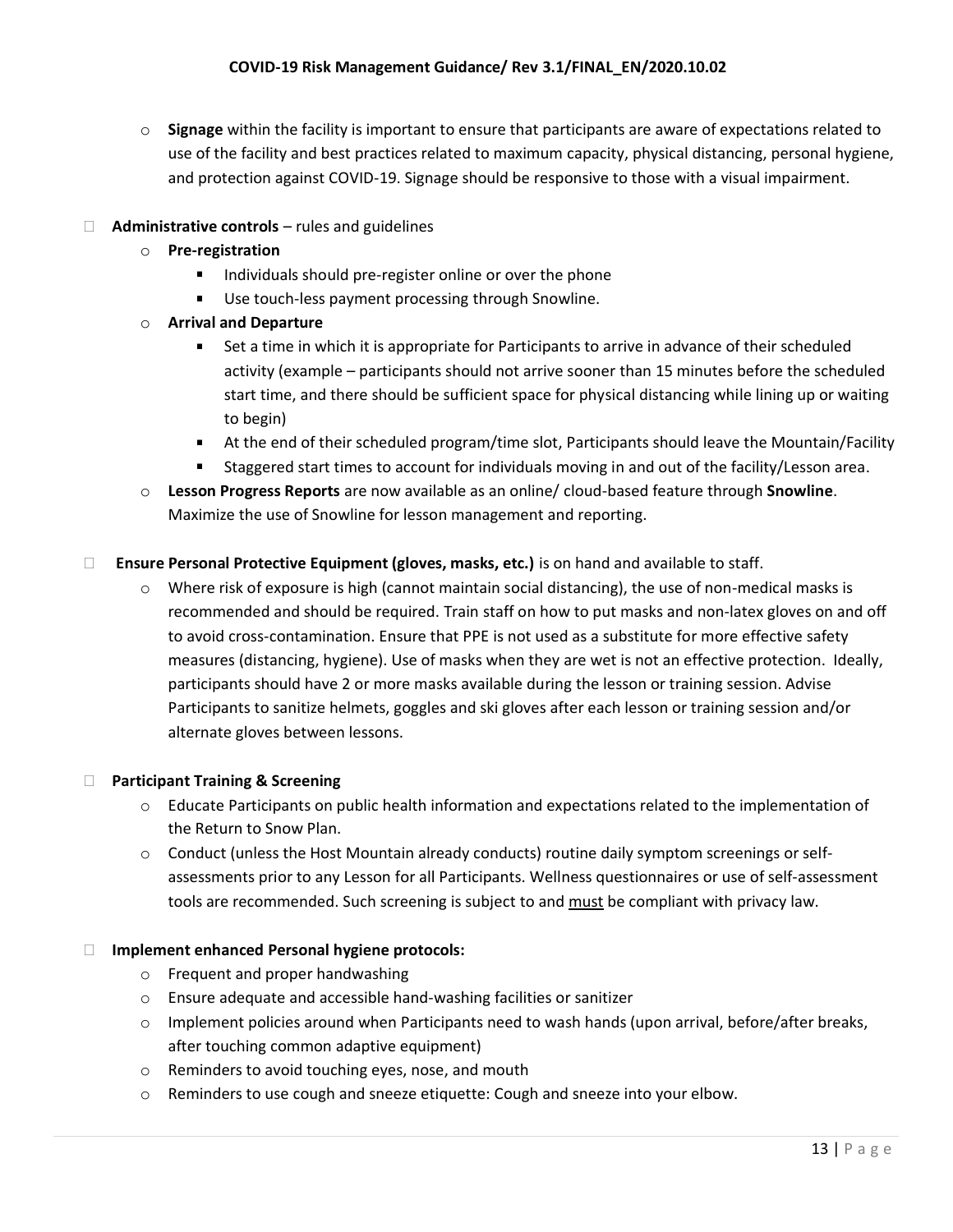

- **Implement an enhanced Environmental Hygiene and cleaning protocol for common areas and common equipment**.
	- o Ensure Staff or Volunteers who are doing cleaning have adequate training, supplies and tools.
	- $\circ$  Consider having 1 volunteer to handle all outgoing sanitized equipment (clean) and having 1 or more volunteers cleaning any incoming equipment (dirty) to be sanitized.
	- o Consider colour coding equipment when it has been sanitized.
	- o Where equipment or fabric cannot be adequately sanitized, that equipment should not be used for 24- 48 hours.

#### **Minimize use of shared equipment**

- Identify and mark 'high-touch' objects (Touch Mapping)
- **EXECT** General cleaning and disinfecting of surfaces should occur at least once per day. Surfaces that are highly touched should be cleaned at least twice per day
- **Minimize use of lockers, remove all non-essential items.**
- $\blacksquare$ Minimize use of shared equipment or clothing (including adaptive snow equipment). Where needed and possible assign equipment to a specific Participant for the duration of the Program.
- o Wear disposable non-latex gloves when cleaning and disinfecting surfaces. Train staff on how to avoid cross-contamination when removing gloves.
- o Follow Health Canada Guidelines on what products are approved for cleaning and disinfecting. For a list of approved cleaning products please refer to[;](https://www.canada.ca/en/health-canada/services/drugs-health-products/disinfectants/covid-19/list.html) [https://www.canada.ca/en/health-canada/services/drugs-health-products/disinfectants/covid-](https://www.canada.ca/en/health-canada/services/drugs-health-products/disinfectants/covid-19/list.html)[19/list.html](https://www.canada.ca/en/health-canada/services/drugs-health-products/disinfectants/covid-19/list.html)
- o Cleaning protocols should also be established for snow specific adaptive equipment, including but not limited to Sit Skis and outriggers.
- $\circ$  Ensure garbage bins are available for responsibly disposing of hygienic materials such as tissues and any PPE that is used during activities.
- **Assign a Safety Representative to ensure implementation of safety protocols during on-snow programming.** CADS has appointed its Executive Director (Christian Hrab) as the National COVID Safety Coordinator. Each CADS Division and Club shall appoint a COVID-19 Officer as part of their Return to Snow Plan and provide contact information to their Division and to CADS.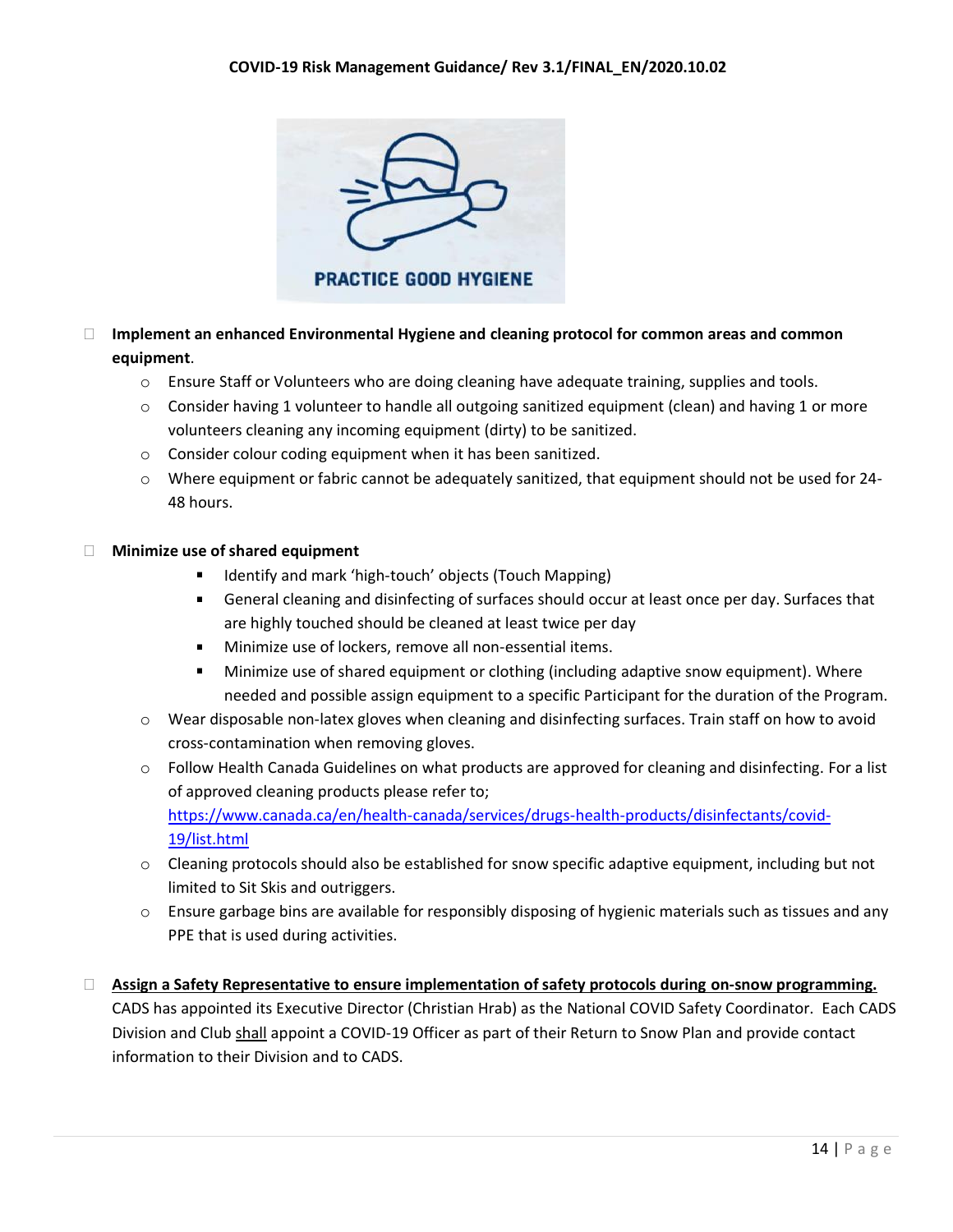#### **Lift lines and lift usage (subject to Host Mountain specific restrictions)**

- $\circ$  connected with your resort areas to find out the rules and regulations for lift lines and lift usage including procedures for loading students that require physical assistance.
- o *Resort-specific requirements on the use of surface lifts, chairlifts and gondolas and any lift line procedures take precedence to any guidance provided in this CADS Return to Snow framework*.
	- In the absence of specific mountain guidance/restrictions unrelated CADS Participants should  $\blacksquare$ use 50% of the capacity of a chairlift to maintain physical distancing (i.e.: 2 members on a quad chair, 1 person on a double). A student and a Bubble Volunteer should ride the chairlift together whenever possible and allow the un-related Instructor(s) or Volunteer(s) to use a separate chairlift.
	- $\blacksquare$ For Students that require physical assistance while loading/unloading a chairlift (i.e.: physical disability or students in a Sit Ski), consideration should be given to stopping the chairlift, loading the student/sit ski and having a trained or certified Bubble Volunteer accompany the student on the chairlift, ensuring that chairlift safety harness is secured per CADS standards. Consideration could also be given that for students in a sit ski, that there be a bubble Volunteer as well as 2 other Instructors or volunteers, where one instructor takes the 1<sup>st</sup> chair (so as to assist in the off-load), the Bubble Volunteer or Instructor takes the  $2<sup>nd</sup>$  chair (after loading the student) and the third Volunteer or Instructor takes the 3<sup>rd</sup> chair.
	- **Participants (except if it is a Student & Bubble Volunteer) must use their non-medical masks or face covering while in lift lines, loading/unloading and riding a chairlift or gondola.**

#### **Boots & Clothing/ Sit Ski loading/ Rental equipment**

- o Putting on Ski Boots or Snowboard Boots involves the risk of **Close Contact**.
- o Providing direct physical assistance in loading a student into their Sit Ski involves the risk of **Close Contact**.
	- $\blacksquare$ The Best Practise to address this risk is to have a Bubble Volunteer undertake as much of these activities as possible. Notwithstanding, it remains the lead Instructor's responsibility to ensure that boots, equipment and Sit Ski straps are properly set-up and secured.
	- $\mathbf{r}$ In the absence of a Bubble Volunteer or if a student needs assistance from more than the one person, all un-related Instructors & Volunteers should wear a non-medical mask, have googles or face-visors down and wear disposable non-latex gloves while undertaking this function.

 $\Box$ 

- o What are the guidelines and protocols for renting equipment at your resort?
	- Do you have strategies in place for how will this affect your programming?
	- Do you want to "lease" a Sit Ski to a specific individual for the season or will you use the Sit Ski as a shared adaptive equipment, with a cleaning protocol?

#### <span id="page-15-0"></span>**2.3 Participants**

When considering delivery of snow programming, member organizations need to consider who their participants are, the size of the group, expectations of participants and the communication and enforcement of those expectations. The risk assessment and review of the demographic and Close Contact risk rating of the primary type of lesson will help guide this work.

 **Implement measures for participants to maintain physical distancing** to reduce density of people, (number and duration of contacts)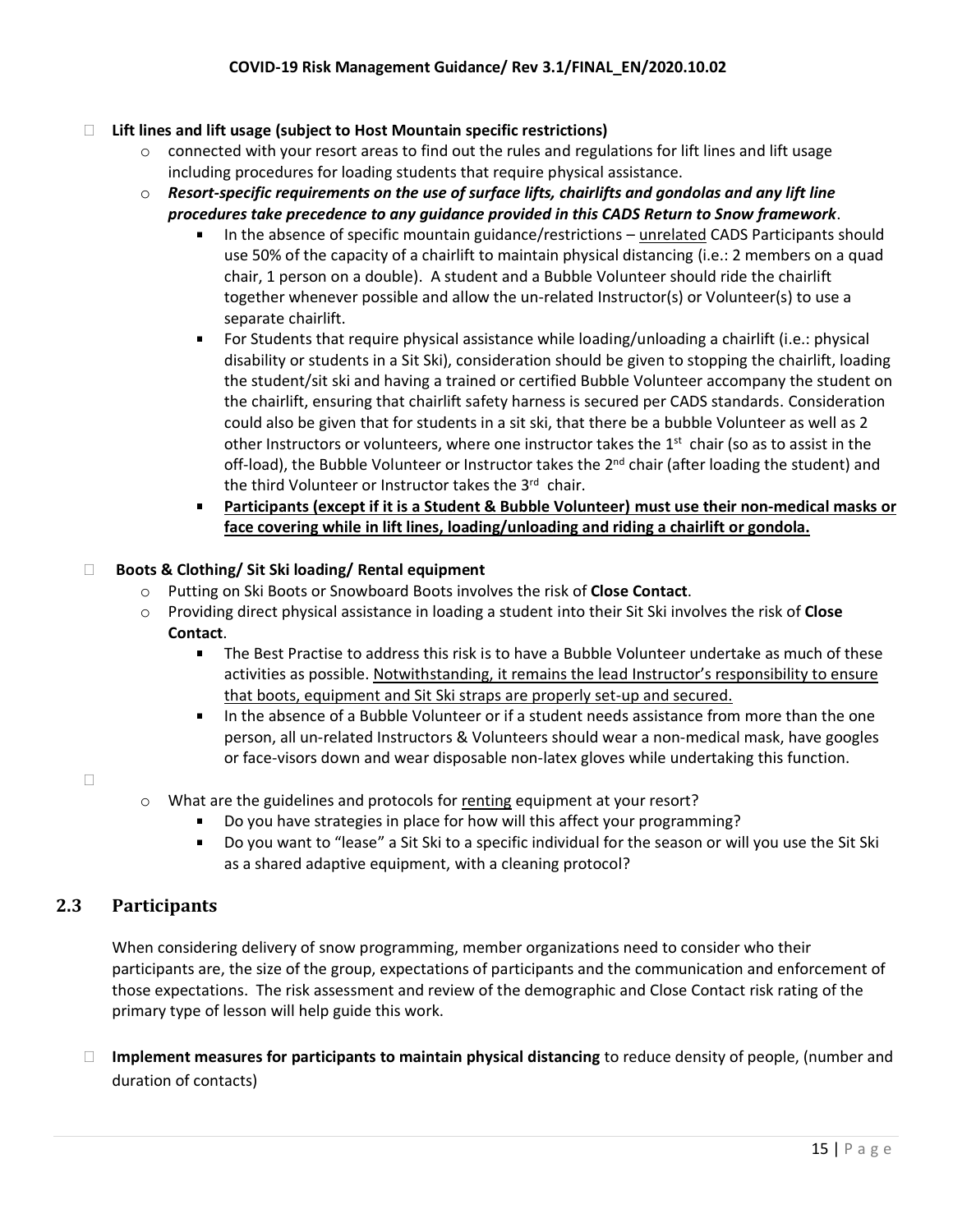- $\circ$  Always maintain 2.0 meters physical distance (shoulder to shoulder) while on-snow. When this is not possible, all Participants should use non-medical masks or face coverings.
- o Consider staggered start times, shifts and breaks to reduce group sizes
- o Manage use of and the interactions in shared spaces and ensure physical distance can be maintained in these spaces
- o Limit in-person meetings, training, and staff engagements
- o Communicate where possible through Zoom, email, text and/or phone



 **Vulnerable populations** may include older adults and/or those with underlying medical conditions and/or compromised immune system regardless of whether they are students, Athletes, Instructors or Volunteers. Individuals must be made aware of the risks to participation but the decision to participate is up to the individual. The exception is if the individual is displaying signs and symptoms of COVID-19 and has not been tested **Negative** for COVID-19. Possible strategies for vulnerable population participants may include offering low Close Contact risk programming (reduced group sizes, no Close Contact options, Low Risk Close Contact options, etc.)

#### **Participant Group Sizes**

- o Public Health Officer have issued orders **barring gatherings of a specified number of people** (varies by Province). This is a maximum and member organizations will need to consider other factors to determine what is appropriate for their space to ensure the ability to maintain physical distancing.
- o Maximum group size counts need to consider all Participants and the capacity of the indoor or outdoor space is also a key factor.
- $\circ$  Member organizations should consider the activities that they are looking to deliver and the appropriate group sizes to ensure proper physical distancing. While these guidelines suggest reducing non-essential personnel, other safe sport considerations suggest that there should be two adults present when dealing with vulnerable sector students or athletes (the "Rule of Two"). Have Program Coordinators review the configuration of groups to try to balance these potentially conflicting objectives.

#### **Registration**

- o All Participant registration should be done online through the C**ADS** Snowline software.
- $\circ$  Program Coordinators should take (or ensure that the information is taken) regarding actual attendance at each lesson and keep a record of all Participants in case of an outbreak (see Section on Outbreaks).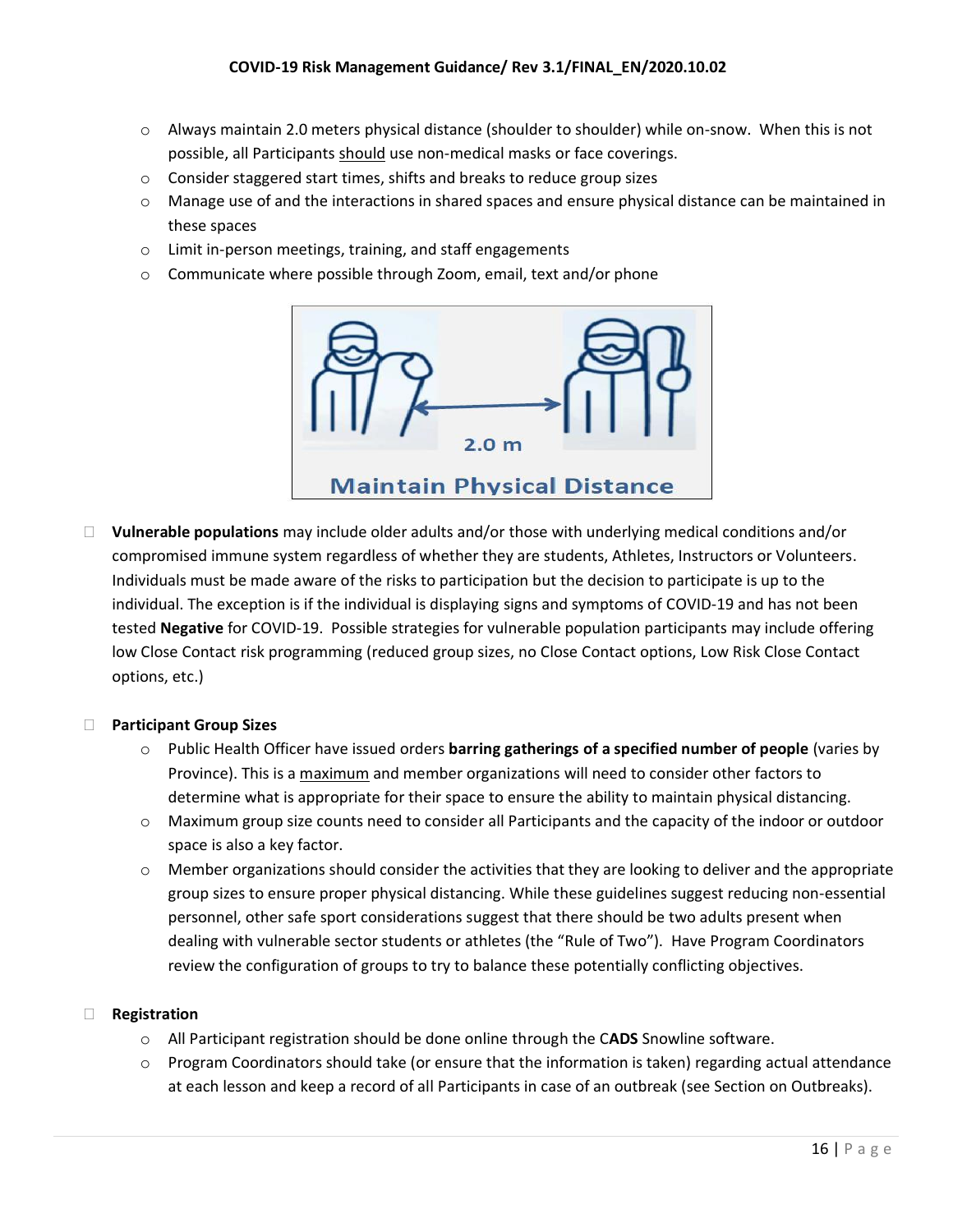The Program Coordinator should have at least 2 of the 3 forms of contact for each participate (students, Instructors, Volunteers)

- a. Phone/text number
- **Email address**
- Physical postal address  $\mathbf{r}$

#### <span id="page-17-0"></span>**2.4 Adaptive Snowsport Programming**

The following section outlines general guidelines that can be applied related to activity type and adaptive snowsport equipment.

#### **Activity Type**

- $\Box$  Focus on skill development or low risk activities. Activities should be those typically done in practice and/or training environments.
- $\Box$  Remain community focused. Stay within the home snowsport community or Club(s) where participants are members. Minimize inter-provincial or cross-country travel.

#### **Lesson Plans**

- □ Lead Instructors and Coaches should come prepared with their own Lesson plans, training tools, technology and avoid sharing with other coaches.
- □ Assigning an Instructor, Coach or Volunteer to be responsible for all set-up and take down of equipment (such as cones, gates, etc.) to reduce the number of contact points.
- $\Box$  Based on the assessed risk and your Instructor's Lesson Plan, plan ahead for the use of PPE.

#### **Appropriate student pairings and Lessons**

- $\Box$  How can you minimise the number of people, student and instructor encounters?
- $\Box$  Have you considered the level of support needed for a student (i.e.: High Risk of Close Contact), combined with the level of vulnerability (over 60 yr. old) of an Instructor when you make pairings?
- $\square$  Do instructors have the training and awareness of the possibility of increased feelings of fear, stress, anxiety and worry for both their students and themselves?

#### **Strategies for maintaining physical distancing**

- $\Box$  Do you need signage, markings or indicators of how to maintain physical distancing?
- $\Box$  minimise gathering inside. Do you have strategies for this?
- $\Box$  How will you avoid having people waiting, gathering or congregating?

#### **Strategies for when physical distancing is** *difficult to maintain*

- $\Box$  what circumstances will instructors and volunteers be required to wear non-medical masks or cloth face coverings?
- $\Box$  Have you recognised the barriers to wearing face coverings some students may face including sensory difficulties, breathing difficulties, communication difficulties, etc.?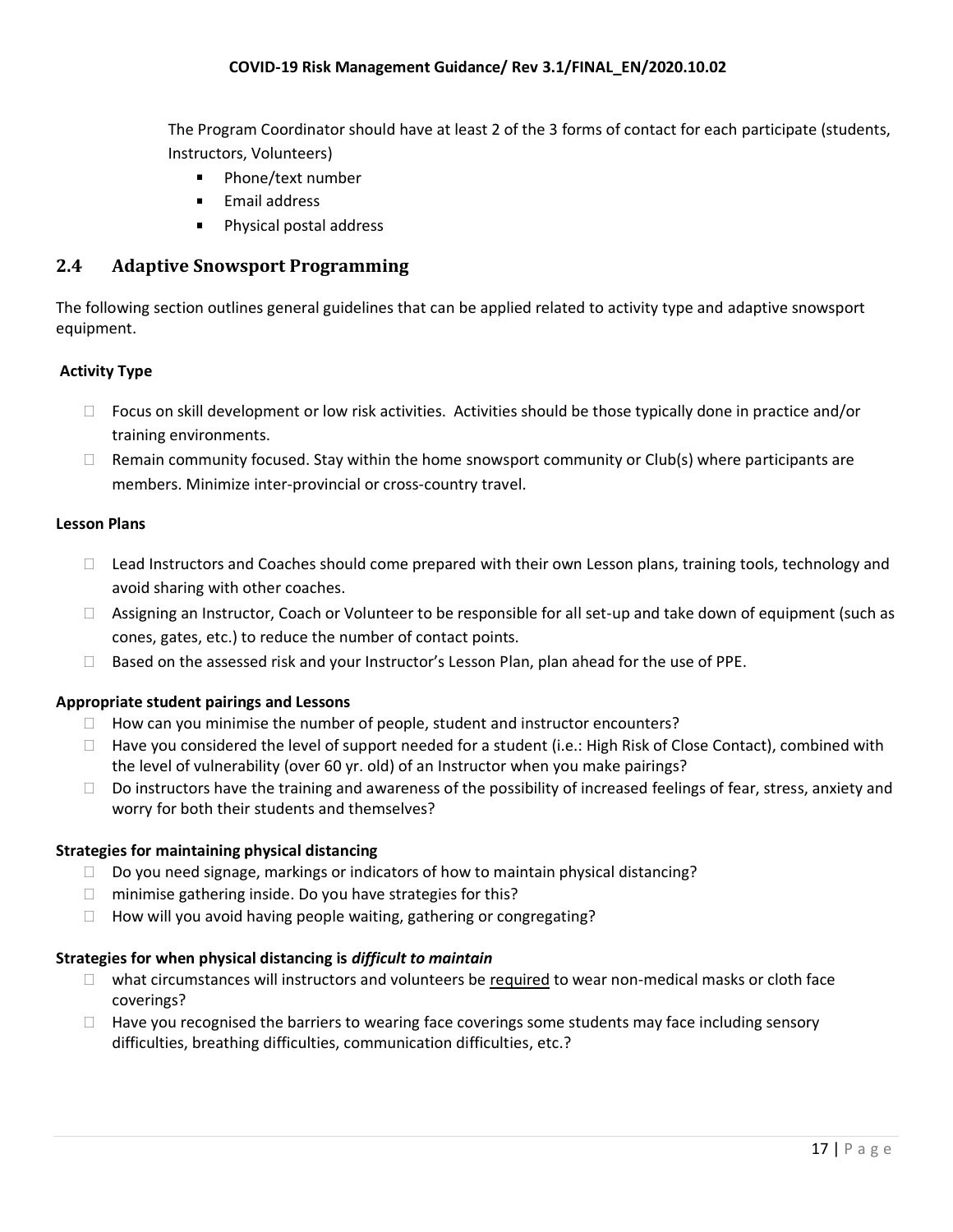#### **Strategies for teaching lessons when physical contact is** *necessary*

- $\Box$  Activities where Close Contact (defined as within 2 meters proximity and more that 15 cumulative minutes during the lesson) should be avoided wherever possible or should only be used for short periods of time or for emergency purposes. During these activities all Participants should have their non-medical face masks or face coverings up and when possible have their goggles or face visors down.
- $\Box$  How can you minimise physical contact? Are you able to have a Bubble Volunteer assist? Are you able to use equipment instead of hands?

#### **Use of Equipment where proximity is within 2 meters**

- $\Box$  Continuous (i.e. more that 15 cumulative minutes during the lesson)
	- $\circ$  manoeuvring and control of a mono-ski or bi-ski from behind (aka: "thumbing" or "stage-coaching"), and/or
	- $\circ$  use of tethers that are less than 2 meters from the student (aka: short tethers)

represent an increased risk of Close Contact. It would be **Best Practise** that this should be avoided by an unrelated Instructor or Volunteer wherever possible and/or only be used for short periods of time or for emergency purposes. Notwithstanding, if thumbing, stage-coaching or short tethering is being undertaken, all Participants should have their non-medical face masks or face coverings up and have their goggles or face visors down during this time. No-one should be tethering or maneuvering (aka thumbing) a Sit Ski without appropriate training and certification.

 $\Box$  colour highlight/mark the 2-meter length on tethers for the benefit of the Instructor.

#### <span id="page-18-0"></span>**2.5Emergency Response**

#### **Emergency Response Kit / First Aid**

Each Instructor should be issued an "Emergency Kit" containing a spare disposable non-medical mask and disposable non-latex gloves to be used in the event of an Emergency Response**.** If first aid is required to be administered during an activity, all persons attending to the injured individual must first put on a mask and disposable gloves. In most cases except minor first aid, first aid should be undertaken by the Mountain Ski Patrol.

First aid protocols for an unresponsive person during COVID-19[: https://www.redcross.ca/training-andcertification/first](https://www.redcross.ca/training-andcertification/first-aid-tips-and-resources/first-aid-tips/first-aid-protocols-for-an-unresponsive-personduring-covid-19)[aid-tips-and-resources/first-aid-tips/first-aid-protocols-for-an-unresponsive-personduring-COVID-19-19](https://www.redcross.ca/training-andcertification/first-aid-tips-and-resources/first-aid-tips/first-aid-protocols-for-an-unresponsive-personduring-covid-19)

#### **Outbreak Plan**

Early detection of symptoms will facilitate the immediate implementation of effective control measures. An "outbreak" is defined as two or more cases; a "case" is a single case of COVID-19.

- **Roles and responsibilities** of staff, program coordinators, and Instructors if a case or outbreak is reported. Designate a Communications Officer who can support managing communications with public health officials related to outbreaks, escalation, contract tracing as well as any notifications or media relations.
- **Contact Tracing Protocols**
	- $\circ$  Do you have a process for tracking attendance of everyone who attends your club's programming?
	- o Determine who has the **authority** to modify, postpone or cancel activities.
	- o If a Participant reports they are **suspected or confirmed to have COVID-19** and have been at the activity place, implement enhanced cleaning measures to reduce risk of transmission. Ensure there is a protocol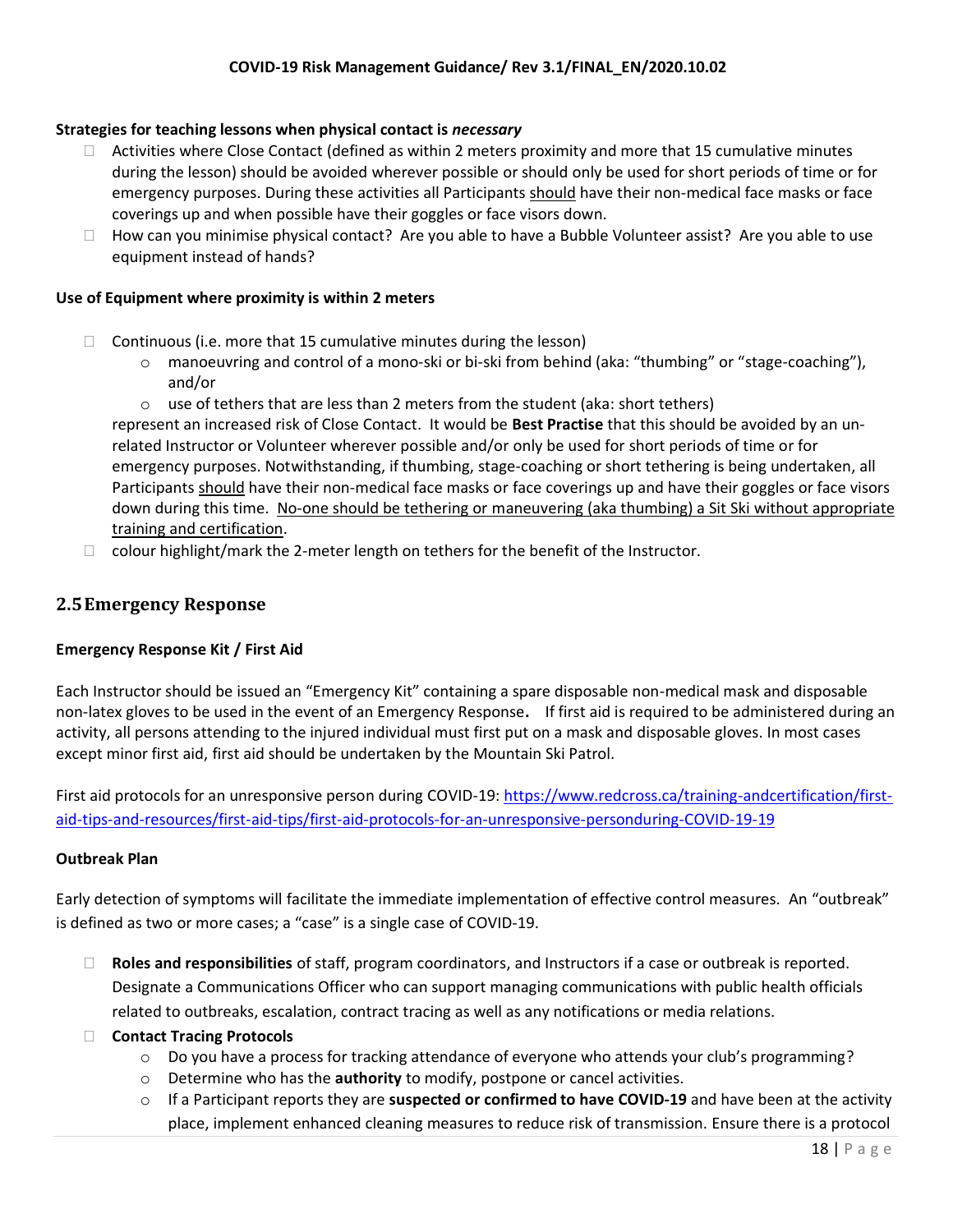already in place with the Mountain Resort regarding notification of COVID-19 case amongst your Participants.

## <span id="page-19-0"></span>**Step 3: Develop Policies**

There are policies that drive the overall size and focus of the programs offered this season by a Club or Division. Consider when developing your risk assessment,

- $\Box$  Policy regarding returning students only or acceptance of new students (High risk of Close Contact) and requirement to have a bubble Volunteer in support of the student. It would be considered Best Practise that students with High Risk of Close Contact should have a Bubble Volunteer to assist with close contact work during the lesson.
- $\Box$  Policy regarding volunteer recruitment & retention and whether the number of students & athletes served will be dependent upon,
	- o the number of returning Instructors and volunteers only,
	- o the number of returning instructors, volunteers plus new Bubble Volunteers
	- o the number of all returning and new instructors and volunteers
	- o maximum group size in each program
- □ Policies regarding Program Fee or Divisional or Club Membership Fee refunds if the season is suddenly cut short due to a Provincial PHO order.

### <span id="page-19-1"></span>**Step 4: Develop Communication and Training Plans**

- **Staff & Volunteer Training**
	- o Staff, volunteers, and participants should be trained on the **Return to Snow Plan** protocols.
- **Communication to Participants**: Ensure information is easily accessible to participants by translating signage and communications into multiple languages (as applicable) as well as various formats (for those with visual/hearing impairments).

## <span id="page-19-2"></span>**Step 5: Reviewing, Monitoring and updates to the Plan as needed**

- **Return to Snow Plan** should be monitored by a **Responsible Executive Officer** with respect to overall compliance by Program Coordinators, Instructors, Volunteers and Participants and the level, if any, of outbreaks or reported Participants testing positive for COVID-19.
- Review the draft **Return to Snow Plan** and all associated policies and strategies to ensure that they are nondiscriminatory.

#### <span id="page-19-3"></span>**Step 6: Assess and address Risks during Operations**

- $\Box$  Determine the process (scheduled review or a triggering events) that will cause you to go back to Step 1 Risk Assessment/ Step 2 – Strategies throughout the season.
- The **Return to Snow Plan** should be updated by the **Responsible Executive Officer** as necessary when circumstances or provincial guidance changes.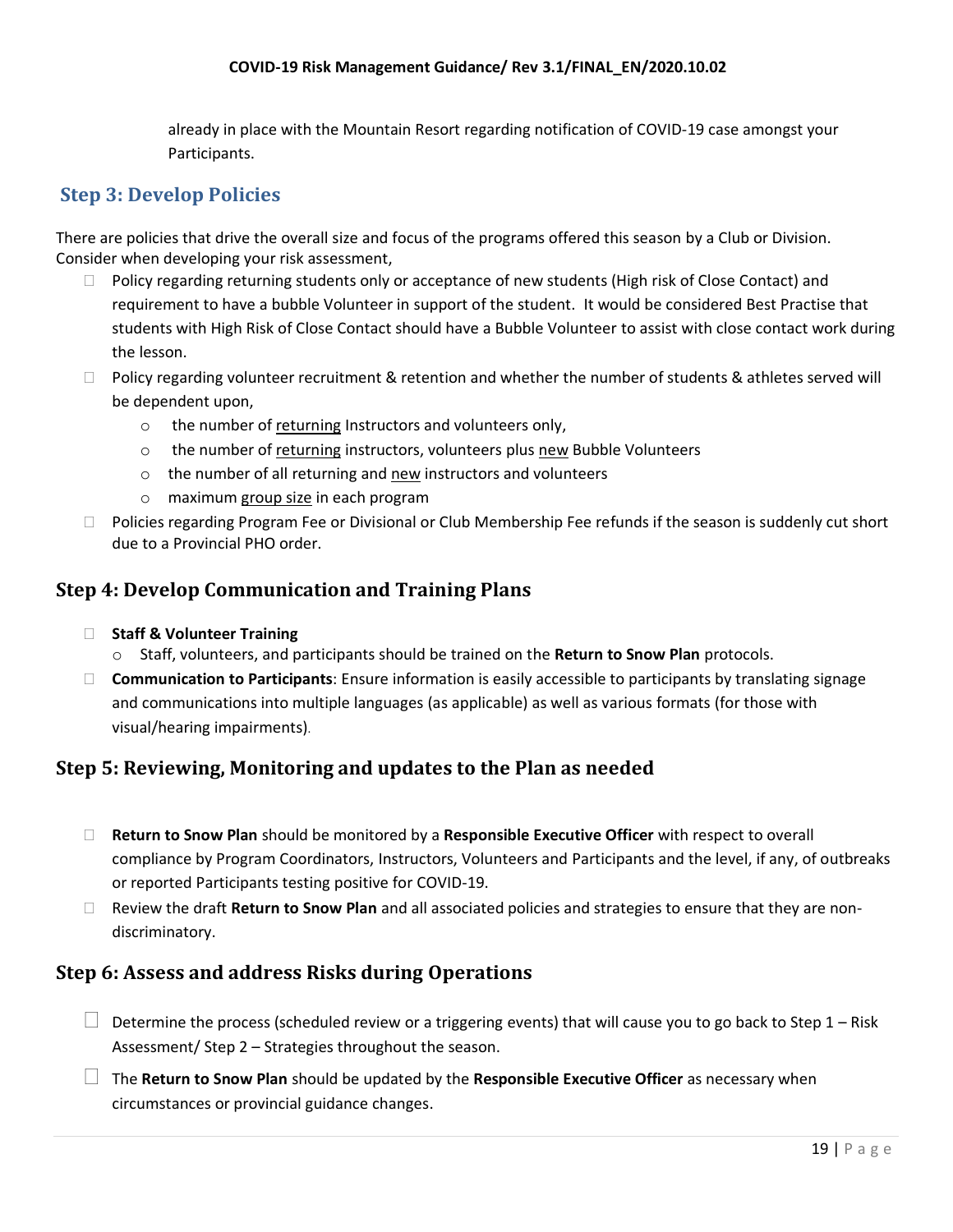# <span id="page-20-0"></span>**Appendix B – Illness Policy**

*This Illness Policy was adopted by CADS National on July 21st, 2020 and is being set-up within Snowline to be required reading as part of the membership registration process. Clubs & Divisions are encouraged to adopt this policy directly.* 

#### **Policy Statement**

In this policy, "Participant" includes any employees or paid staff, Instructors, Coaches, Volunteers, Students, Athletes, or dedicated parent/caregiver volunteers that participate or are assigned in a group lesson of 2 or more.

- 1. Any Participant shall inform an individual in a position of authority (paid staff, Coach, Instructor or Program Coordinator) immediately if, they feel any symptoms of COVID-19 such as fever, chills, cough, shortness of breath, sore throat and painful swallowing, stuffy or runny nose, loss of sense of smell, headache, unusual muscle aches or fatigue or unusual loss of appetite.
- 2. Assessment

a. Participants must review the self-assessment signage located throughout the facility each morning before their activity to attest that they are not feeling any of the COVID 19 symptoms and/or be prepared to participate in daily symptom screening or assessment. Such screenings and assessments are subject to and must be compliant with privacy laws.

b. Paid staff, Coach, Instructor or Program Coordinator will visually monitor Participants to assess any early warning signs as to the status of their health and to touch base on how they are regarding their personal safety throughout the activity.

c. If Participants are unsure, they should be instructed to use a self-assessment tool.

#### 3. If a Participant is feeling sick with COVID-19 symptoms

a. They should remain at home and contact their local Public Health authority.

b. If they feel sick and /or are showing symptoms while at work or at the snow sport activity, they should be sent home immediately and have them contact a doctor for further guidance.

c. No Participant may participate in a practice/activity if they are symptomatic.

#### 4. If a Participant tests positive for COVID-19

a. The Participant will not be permitted to return to the workplace/practice/facility until they are free of the COVID-19 virus.

b. Any Participants who works/plays closely with an infected Participant will also be removed from the workplace/practice/facility for at least 14 days to ensure the infection does not spread further, unless they have tested negative for CoVid-19 following exposure to the infected Participant. c. Close off, clean and disinfect their work/practice/facility area immediately and any surfaces that could have potentially be infected/touched.

5. If a Participant has been tested and is waiting for the results of a COVID-19 Test a. As with the confirmed case, the Participant must be removed from the workplace/practice/facility.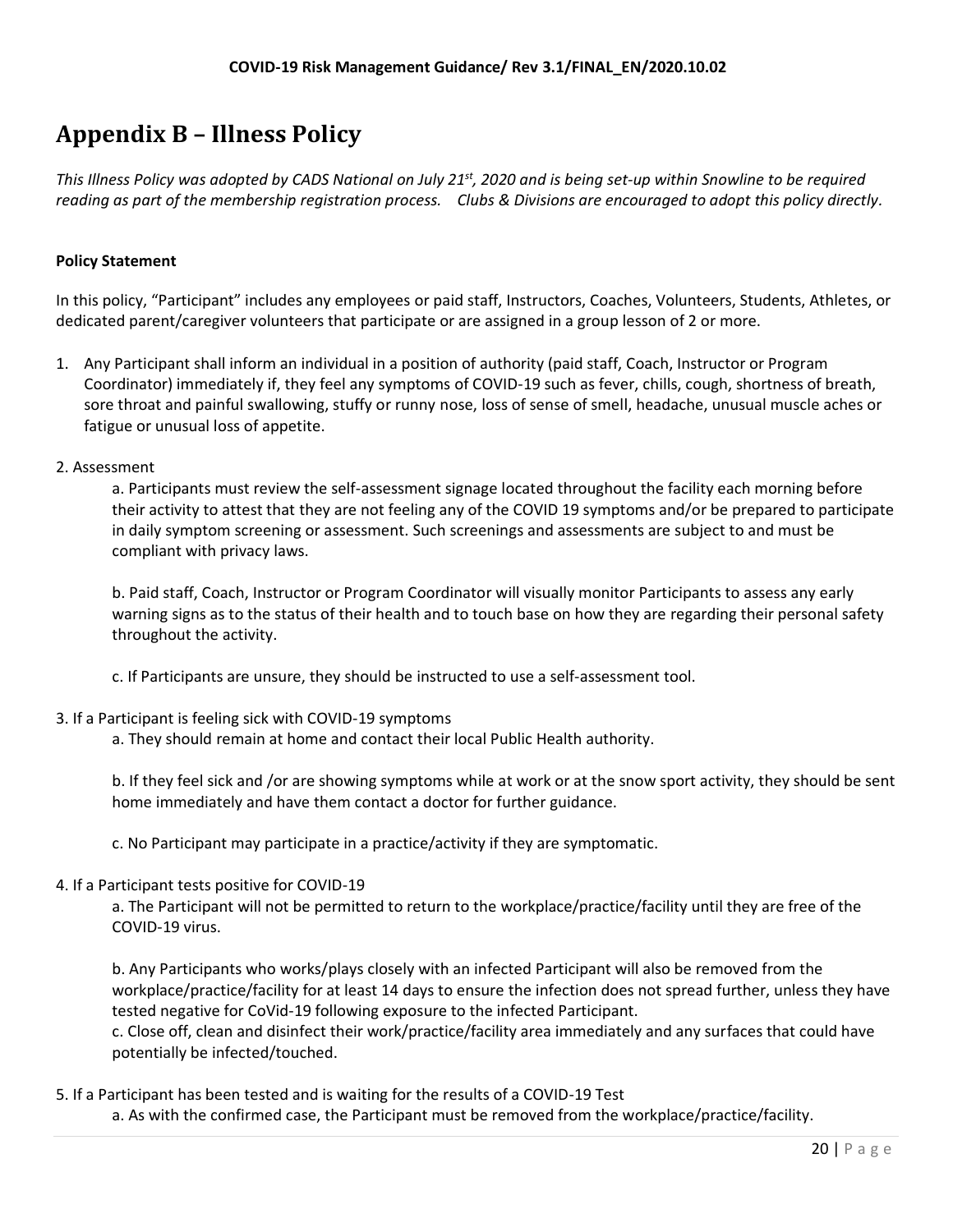b. The Public Health Agency of Canada advises that any person who has even mild symptoms to stay home and call their public health authority.

c. The applicable public health authorities may inform other Participants who may have been exposed and ask that they be removed from the workplace/practice/activity for at least 14 days or until the diagnosis of COVID-19 is ruled out by health authorities.

d. The workspace/practice/activity space will be closed off, cleaned, and disinfected immediately and any other surfaces that could have potentially been infected/touched.

- 6. If a Participant has come in to contact with someone who is confirmed to have COVID-19
	- a. Participants must advise their employer/coach if they reasonably believe they have been exposed to COVID-19.
	- b. Once the contact is confirmed, the Participant will be removed from the workplace/practice/activity for at least 14 days or as otherwise directed by public health authorities. Participants who may have come into close contact with the Participant will also be removed from the workplace for at least 14 days.
	- c. The workspace/activity area will be closed off, cleaned, and disinfected immediately and any other surfaces that could have potentially been infected/touched.
- 7. Quarantine or Self-Isolate if:

a. Any Participant who has travelled outside of Canada within the last 14 days is not permitted to enter any part of the facility and must quarantine and self-isolate.

b. Any Participant with confirmed or probable symptoms of COVID-19 is not permitted to enter any part of the facility.

c. Any Participant from a household with someone showing symptoms of COVID-19 is not permitted to enter any part of the facility.

d. Any Participant who is in quarantine or self-isolating as a result of contact with an infected person or in families who are self-isolating, is not permitted to enter any part of the facility.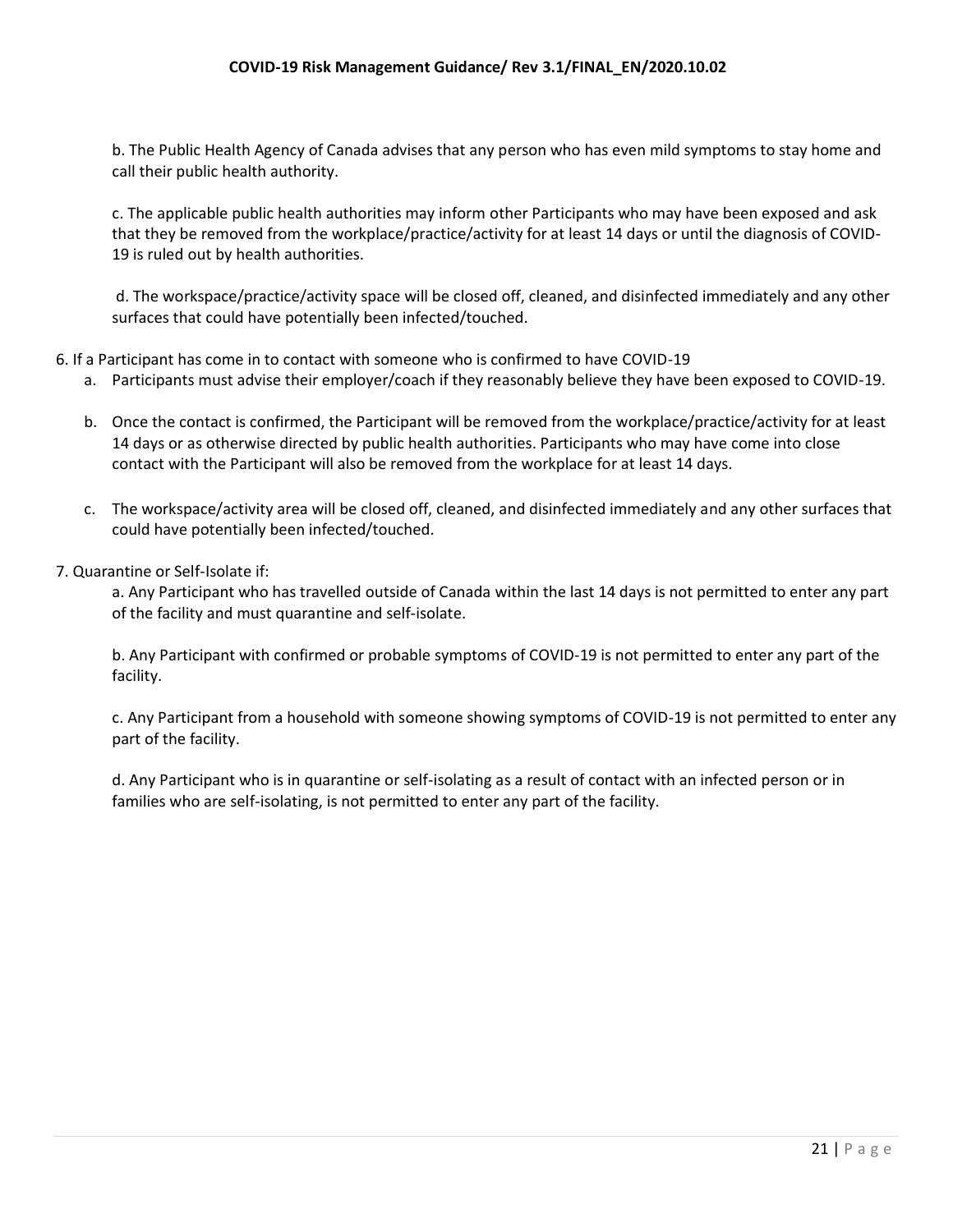# <span id="page-22-0"></span>**Appendix C – Suggested Self Assessment/Declaration**

#### **For Adult Participant**

- 1. I have not been outside of Canada in the last 14 days. If I experience or suspect I have been exposed to any of the Covid-19 Symptoms, I will immediately contact a physician or public health officials.
- 2. I am physically and mentally capable to participate in the Activities. I do not currently have and have not had within the past 14 days, any symptoms of Covid-19 including fever, dry cough, fatigue, aches, pains, sore throat, diarrhoea, conjunctivitis, headache, loss of taste or smell, skin rash, discolouration, difficulty breathing, chest pain or sudden loss of speech or movement (the "COVID Symptoms").
- 3. I agree that I will,
	- a. sanitize my hands immediately upon entering and exiting with soap and/or sanitizer.
	- b. sanitize any equipment (shared or personal) I use at the Facilities with cleaning products provided by the Club.
	- c. keep a physical distance from others at the Facilities of at least 2 meters or 6 feet, and
	- d. use a non-medical mask or face covering when required or requested.
- 4. I will immediately advise the Club staff and remove myself from the Facilities, if at any time I suspect any deterioration in my ability to safely remain at the Facilities or participate in the Activities due to experiencing any of the Covid-19 Symptoms.

#### **For Minor Participant/ Parent/Guardian**

- 1. I understand and have/ will instruct my minor child/ward that all safety rules for attendance or participation in the Activities must be followed at all times, including the Club Return to Snow Plan rules and guidelines, and any applicable federal and provincial Covid-19 rules and guidelines and that I and my minor child/ward are solely responsible for our personal health.
- 2. I and /or my child/ward have not been outside of Canada in the last 14 days. If I or my child/ward experience or suspect we have been exposed to any of the Covid-19 Symptoms, we will immediately contact a physician or public health officials.
- 3. I and/or my minor child/ward are physically and mentally capable to participate in the Activities. I and my minor child/ward do not currently have and have not had within the past 14 days, any symptoms of Covid-19 including fever, dry cough, fatigue, aches, pains, sore throat, diarrhoea, conjunctivitis, headache, loss of taste or smell, skin rash, discolouration, difficulty breathing, chest pain or sudden loss of speech or movement (the "COVID Symptoms").
- 4. I and/or my minor child/ward will,
	- a. sanitize our hands immediately upon entering and exiting with soap and/or sanitizer.
	- b. sanitize any equipment (shared or personal) my minor child/ward uses with cleaning products provided by the Club.
	- c. will keep a physical distance from others of at least 2 meters or 6 feet, and
	- d. use a non-medical mask or face covering when required or requested by the Instructor.
- 5. I and/or my minor child/ward will immediately advise the Club staff and remove if at any time I suspect any deterioration in my or my minor child/ward's ability to safely remain at the Facilities or participate in the Activities due to experiencing any of the Covid-19 Symptoms.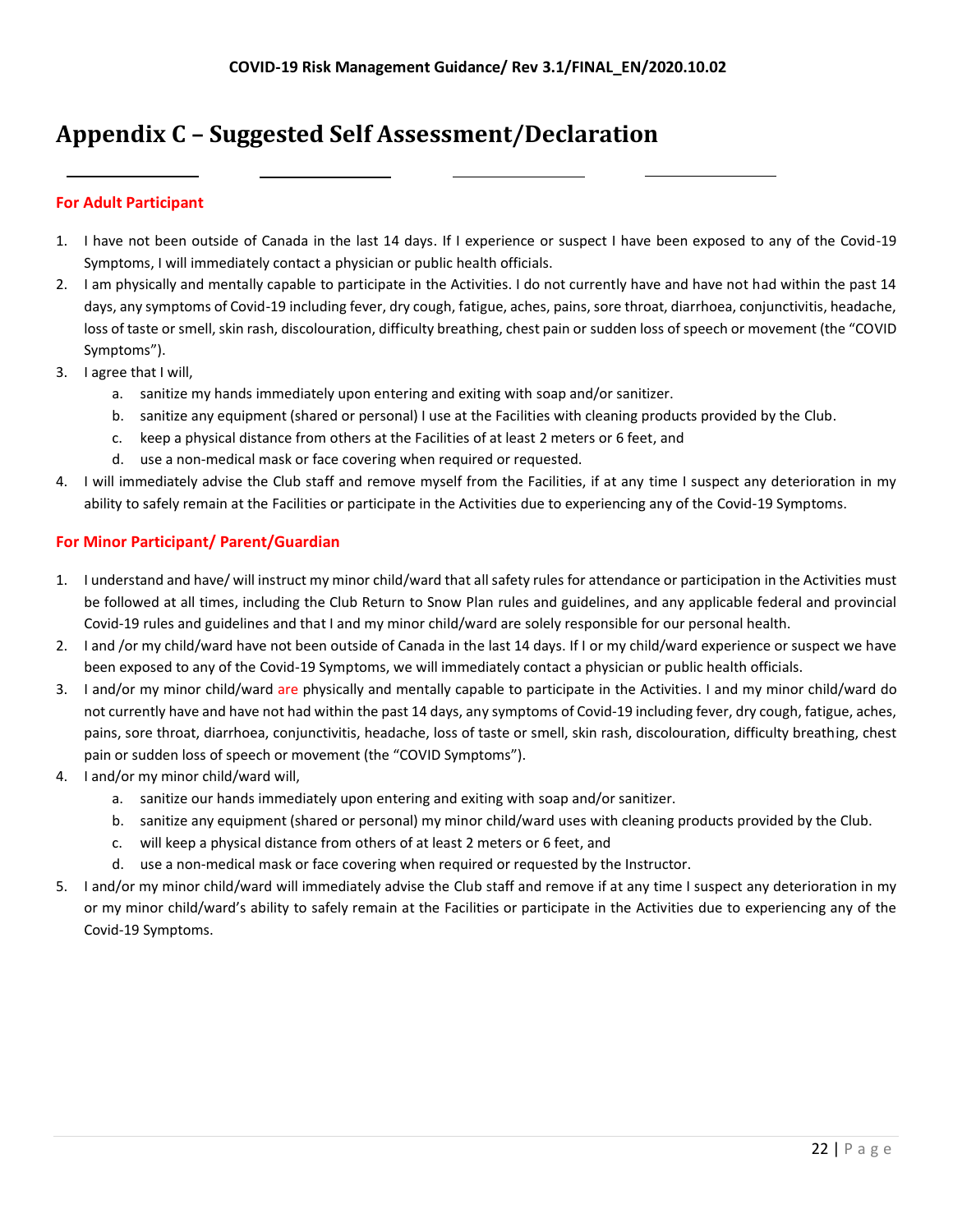# <span id="page-23-0"></span>**Appendix D - Participant Communications**

Suggested Email or letter template message: **Return to Snow Plan** with respect to COVID-19-19

#### Dear <<**PARTICIPANT, COACH, PARENT**>>

Canadian Adaptive Snowsports, in collaboration with each of its Provincial Divisions has been working to understand the recommendations that the respective Provincial Health Officer(s) from each Province have outlined and how they best apply within adaptive snowsports in Canada. The attached **Return to Snow Plan** has been developed for our adaptive snowsport [ **Club/ Division/ National**] to ensure:

- 1. health and safety of all individuals is a priority
- 2. our activities are in alignment with,
	- a. applicable legal requirements
		- b. provincial health recommendations, and
		- c. Mountain specific guidelines & restrictions
- 3. modifications to activities are in place to reduce the risks to each member organization and all our Participants.

Currently this Return to Snow Plan will be the new normal until we are advised otherwise by public health authorities. If you choose to participate this season, you must follow these rules and agree that you will continue to follow these rules on a regular basis throughout the season:

- 1. If you (or a member of your household) don't feel well, are displaying symptoms of COVID-19 or have COVID-19 you must check with your health care professional and/or get tested for COVID-19, you must stay home until you have self-isolated for a minimum of 14 days or can demonstrate a Negative COVID test result..
- 2. If you (or a member of your household) have traveled outside of Canada, you are not permitted to participate until you have self-isolated for a minimum of 14 days.
- 3. Wash and/or sanitize your hands before and after participating.
- 4. Bring your own adaptive equipment (unless otherwise agreed to in advance with the Club) as well as your own water bottle, non-medical face mask or face covering and hand sanitizer.
- 5. Agree to comply with physical distancing measures at all time and to use your face mask when this is not possible when you are in Close Contact with another participant.
- 6. Avoid physical contact with others, including shaking hands, high fives, etc.

Our **Return to Snow Plan** is based on current public health guidance. While we are all doing our best to minimize the risk of exposure to COVID-19, it is impossible to eliminate this risk entirely. We have implemented an Illness Policy and each member of CADS has to sign a Participant Waiver during the membership registration which has been updated to include COVID risks..

Each participant must make their own decision as to whether it is in their best interest to resume participation at this time. **[ Club]** expects that you consider your own circumstances and make the decision that is right for you. We would be happy if you should choose to join us again this year but we will require the full cooperation of all participants with our Return to Snow Plan to provide a healthy and safe on-snow experience for all involved.

Sincerely,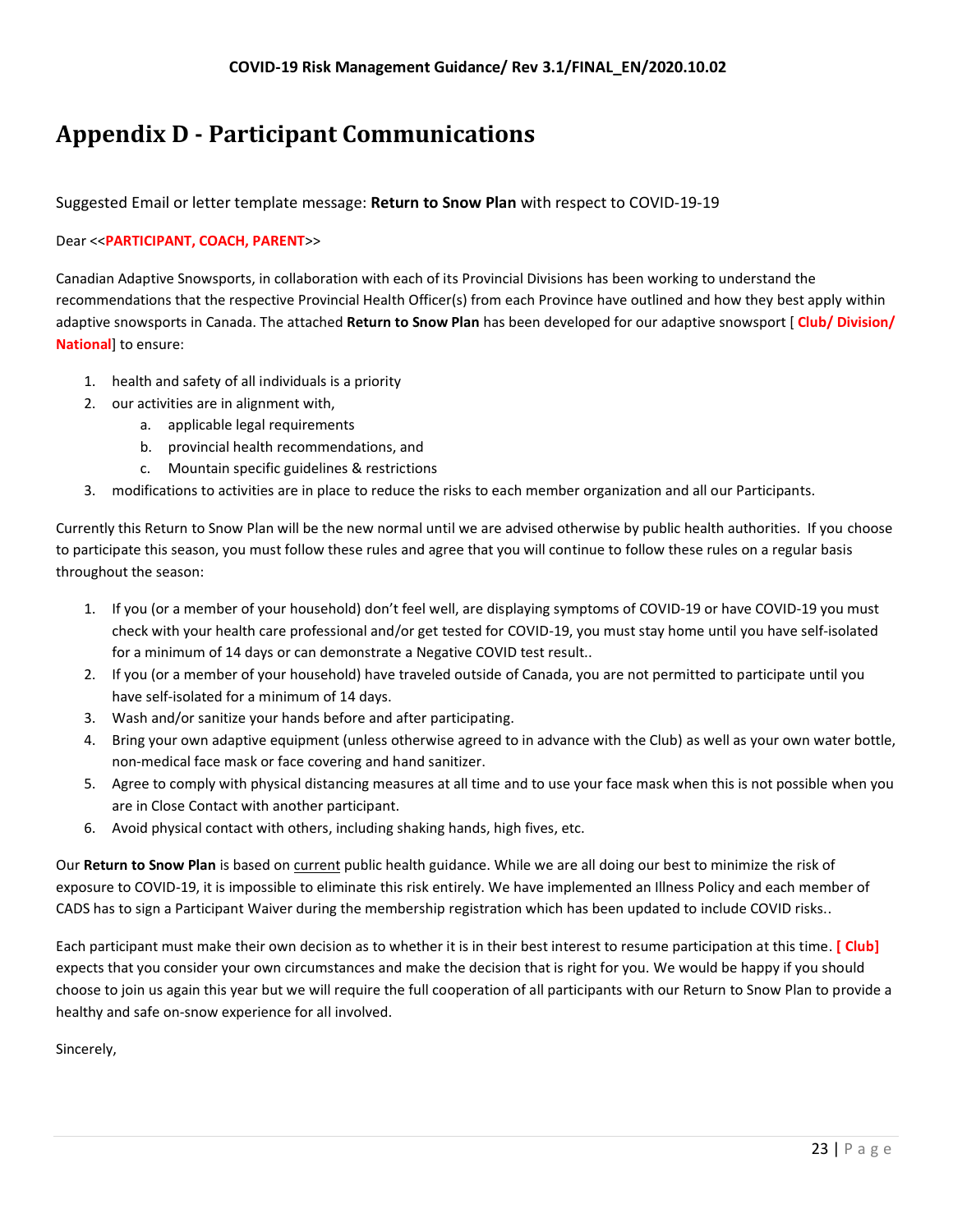# <span id="page-24-0"></span>**Appendix E – Resources**

## **Weblinks**

COVID-19-19 and people with disabilities – Government of Canada: [https://www.canada.ca/en/public](hcoittps://www.canada.ca/en/public-health/services/diseases/2019-novel-coronavirus-infection/guidance-documents/people-with-disabilities.html)[health/services/diseases/2019-novel-coronavirus-infection/guidance-documents/people-with-disabilities.html](hcoittps://www.canada.ca/en/public-health/services/diseases/2019-novel-coronavirus-infection/guidance-documents/people-with-disabilities.html)

COVID-19-19 Protection: [http://www.bccdc.ca/Health-Info-Site/Documents/COVID-1919-Prevention.pdf](http://www.bccdc.ca/Health-Info-Site/Documents/COVID19-Prevention.pdf)

Physical Distancing[: http://www.bccdc.ca/Health-ProfessionalsSite/Documents/COVID-](http://www.bccdc.ca/Health-ProfessionalsSite/Documents/COVID19_PhysicalDistancingPoster.pdf)1919 PhysicalDistancingPoster.pdf

Do not enter if you are sick: [http://www.bccdc.ca/Health-InfoSite/Documents/COVID-1919\\_DoNotEnterPoster.pdf](http://www.bccdc.ca/Health-InfoSite/Documents/COVID19_DoNotEnterPoster.pdf)

Vulnerable Populations: [https://www.canada.ca/content/dam/phacaspc/documents/services/publications/diseases](https://www.canada.ca/content/dam/phacaspc/documents/services/publications/diseases-conditions/coronavirus/covid-19-vulnerablepopulations/covid-19-vulnerable-populations-eng.pdf)[conditions/coronavirus/COVID-19-19-vulnerablepopulations/COVID-19-19-vulnerable-populations-eng.pdf](https://www.canada.ca/content/dam/phacaspc/documents/services/publications/diseases-conditions/coronavirus/covid-19-vulnerablepopulations/covid-19-vulnerable-populations-eng.pdf)

## **CADS Posters/ COVID POSTER HYPERLINKS**

[CADS Guidelines Coronavirus Poster.pdf](https://files.constantcontact.com/a7e5279e301/73d8dd3f-35e6-4b3b-ab3a-eb40ccb806ad.pdf)

[CADS Guidelines Coronavirus Poster.png](https://files.constantcontact.com/a7e5279e301/8af60730-ff70-4763-843f-61f92319ccb1.png)

[CADS Physical Distancing Coronavirus Poster.png](https://files.constantcontact.com/a7e5279e301/c1d1bec1-afc2-42bf-add9-e34838efaf1c.png)

[COVID19\\_Poster\\_002\\_English.pdf](https://files.constantcontact.com/a7e5279e301/4cbdc4a3-b4f5-47da-939d-f3dad9aead25.pdf)

[how-to-wear-a-medical-mask-safely-dos-and-donts.png](https://files.constantcontact.com/a7e5279e301/cd4c41de-0775-452d-9e43-d11a706d666f.png)

[how-to-wear-a-non-medical-fabric-mask-safely-dos-and-donts.png](https://files.constantcontact.com/a7e5279e301/823e1483-f3fa-45d2-9011-c1e0e99006d4.png)

#### **Masks**

CADS has **two** types of face masks available

- 1) non-medical all cloth mask, with CADS logo, and
- 2) non-medical mask with a clear mouth

that are available for purchase either by individual members or in bulk by Clubs or Divisions (with a 2<sup>nd</sup> logo printed on mask).

Please contact Amy at [info@CADS.ski](mailto:info@CADS.ski) for more information on sizes, availability & pricing or visit our Website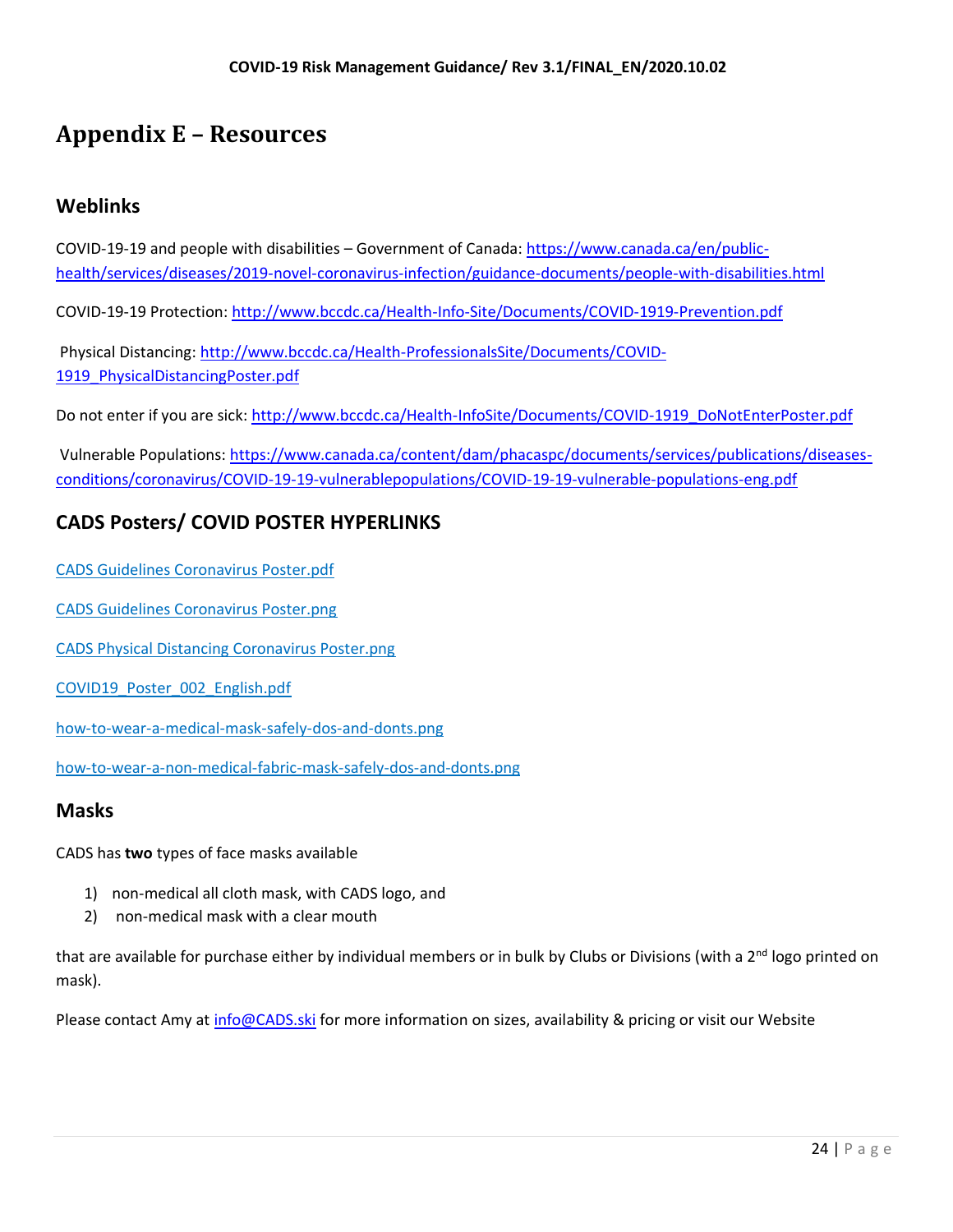# <span id="page-25-0"></span>**Appendix F – Return to Snow Grant Application**

The **CADS Return to Snow Grant** is available to eligible CADS Clubs with greater than 10 members in the amount of **\$2.50**/member (based on 2019-2020 membership) to a maximum amount of **\$250.00** per Club. Please refer to the attached Schedule to identify eligible CADS member organizations and the eligible amount of your Grant. To be eligible , the Club must have adopted a Return to Snow Plan, intend to restart operations for the 2020-20221 season and be prepared to commit that the Club itself or through match funding, will spend at least the same amount as the grant on the Specific COVID Use. Financial Capacity or maintenance of a minimum threshold ratio of "Certified Instructors – to- Students" by the Club is **NOT** a requirement or precondition for eligibility for this Grant.

Grant applications must be submitted to CADS National Office [\(info@CADS.ski\)](mailto:info@CADS.ski) no later that close of business on November 30<sup>th</sup>, 2020. All Grants will be issued prior to December 31<sup>st</sup>, 2020.

**Name of CADS Division**: \_\_\_\_\_\_\_\_\_\_\_\_\_\_\_\_\_\_\_\_\_\_\_\_\_

Name of CADS Club:

**Eligible Amount of Grant Requested: \$** 

 $\Box$  Has the Club, by Board resolution, adopted a Return to Snow Plan as provided by its Division?

- o Yes \_\_\_\_\_\_\_\_\_ if Yes, Date of Board Resolution: \_\_\_\_\_\_\_\_\_\_\_\_\_\_\_\_\_\_\_\_\_\_\_\_\_\_\_\_\_\_
- $\circ$  No \_\_\_\_\_\_\_\_\_

 $\Box$  Has the Club, by Board resolution, determined that it will restart operations for the 2020-2021 season and adhere to the provisions of the Return to Snow Plan during its operations?

- o Yes \_\_\_\_\_\_\_\_ if Yes, Date of Board Resolution:\_\_\_\_\_\_\_\_\_\_\_\_\_\_
- o No \_\_\_\_\_\_\_\_\_\_\_\_\_\_\_ if Yes, name & contact of Responsible Executive Officer \_\_\_\_\_\_\_\_\_\_\_\_\_\_\_\_\_\_\_\_\_\_\_\_\_\_\_\_\_\_\_\_\_
- $\Box$  Has the Club agreed that it will match-fund the amount of the CADS Return to Snow Grant with respect to expenditures for the Specific COVID Use?
	-

o Yes \_\_\_\_\_\_\_\_ If Yes, please indicate source of match funding: (internal) or \_\_\_\_\_\_\_\_\_\_\_\_\_\_\_\_\_\_\_\_

\_\_\_\_\_\_\_\_\_\_\_\_\_\_\_\_\_\_\_\_\_\_\_\_\_\_\_\_\_\_\_\_\_\_\_\_\_\_\_\_\_\_\_\_\_\_\_\_\_\_\_\_\_\_\_\_\_\_\_\_\_\_\_\_\_\_\_\_\_\_

 $\circ$  No  $\_\_\_\_\_\_\_\_\_\_$ 

□ Specific COVID Use: Describe the use of these Grant Funds with respect to specific COVID-19 safety measures, supplies or equipment required.

\_\_\_\_\_\_\_\_\_\_\_\_\_\_\_\_\_\_\_\_\_\_\_\_\_\_\_\_\_\_\_\_\_\_\_\_\_\_\_\_\_\_\_\_\_\_\_\_\_\_\_\_\_\_\_\_\_\_\_\_\_\_\_\_\_\_\_\_\_\_\_\_\_\_\_\_\_\_\_\_\_\_\_\_\_\_\_\_\_\_\_\_\_\_\_\_\_\_\_\_\_ \_\_\_\_\_\_\_\_\_\_\_\_\_\_\_\_\_\_\_\_\_\_\_\_\_\_\_\_\_\_\_\_\_\_\_\_\_\_\_\_\_\_\_\_\_\_\_\_\_\_\_\_\_\_\_\_\_\_\_\_\_\_\_\_\_\_\_\_\_\_\_\_\_\_\_\_\_\_\_\_\_\_\_\_\_\_\_\_\_\_\_\_\_\_\_\_\_\_\_\_\_

 $\Box$  Please describe the (a) match-funding \$ amount and (b) description of the project (in the general area's of either Education, Development, Sport &/or Sustainable Business Operations) if CADS had additional available Grant funding in 2021 or 2022. Estimated amount of match-funding that would be requested: \$ Description of Grant Project:\_\_\_\_\_\_\_\_\_\_\_\_\_\_\_\_\_\_\_\_\_\_\_\_\_\_\_\_\_\_\_\_\_\_\_\_\_\_\_\_\_\_\_\_\_\_\_\_\_\_\_\_\_\_\_\_\_\_\_\_\_\_\_\_\_\_\_\_\_\_\_\_\_\_\_\_\_\_\_\_\_\_\_\_\_\_\_\_\_\_\_\_\_

\_\_\_\_\_\_\_\_\_\_\_\_\_\_\_\_\_\_\_\_\_\_\_\_\_\_\_\_\_\_\_\_\_\_\_\_\_\_\_\_\_\_\_\_\_\_\_\_\_\_\_\_\_\_\_\_\_\_\_\_\_\_\_\_\_\_\_\_\_\_\_\_\_\_\_\_\_\_\_\_\_\_\_\_\_\_\_\_\_\_\_ \_\_\_\_\_\_\_\_\_\_\_\_\_\_\_\_\_\_\_\_\_\_\_\_\_\_\_\_\_\_\_\_\_\_\_\_\_\_\_\_\_\_\_\_\_\_\_\_\_\_\_\_\_\_\_\_\_\_\_\_\_\_\_\_\_\_\_\_\_\_\_\_\_\_\_\_\_\_\_\_\_\_\_\_\_\_\_\_\_\_\_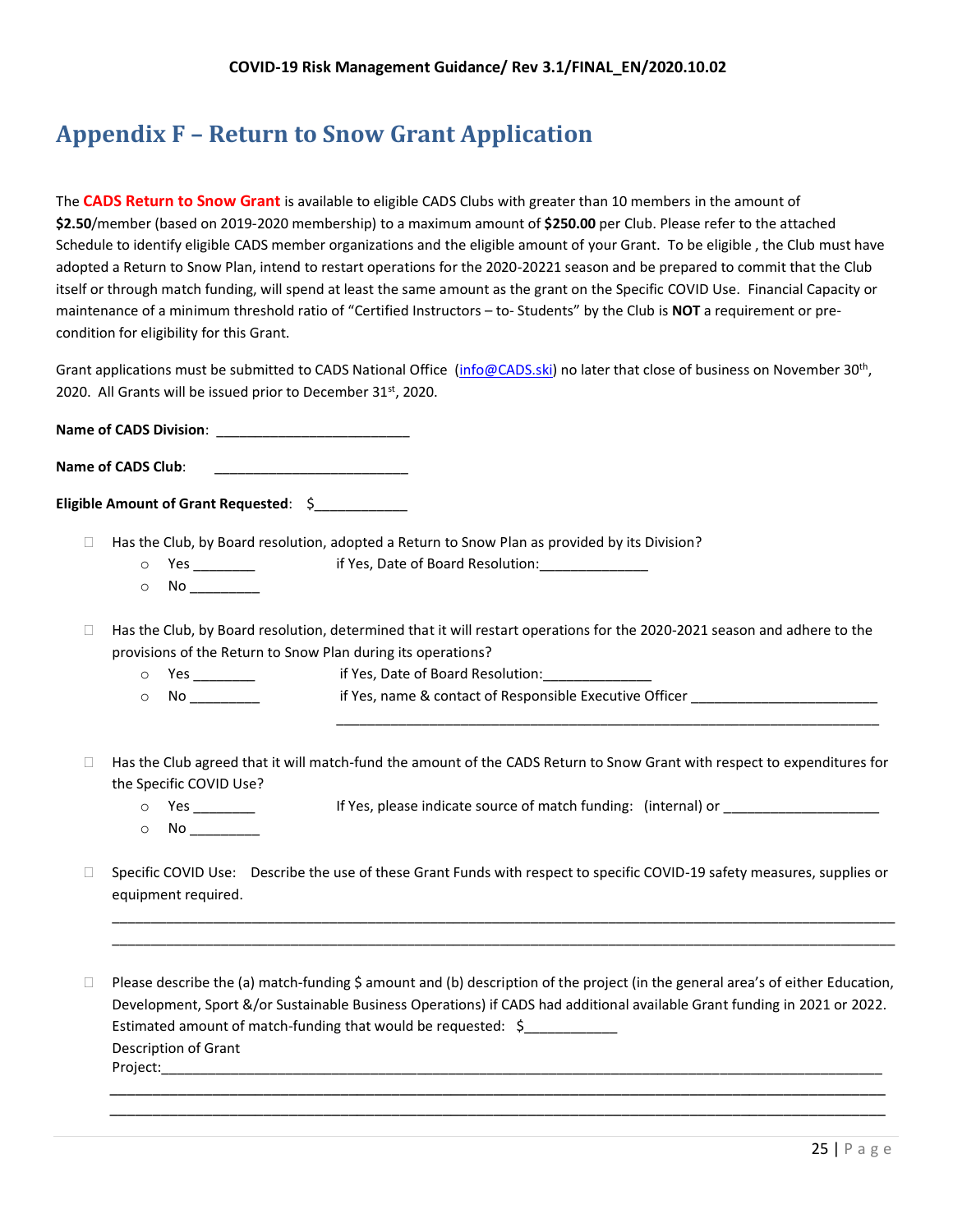|                                                          | <b>Return to Snow Grant</b>              |           |             |  |
|----------------------------------------------------------|------------------------------------------|-----------|-------------|--|
|                                                          |                                          |           |             |  |
|                                                          | <b>Annual Members in</b><br><b>Clubs</b> |           |             |  |
|                                                          | (Clubs >10 members)                      | \$/member | \$2.50      |  |
|                                                          |                                          | max:      | \$250       |  |
| <b>BCAS:</b>                                             |                                          |           |             |  |
| ASSP: Adaptive sports at sun peaks:                      | 209                                      |           | \$250       |  |
| <b>Baldy Blue Jays</b>                                   | 16                                       |           | \$40        |  |
| Caledonia Adaptive Snowsports:                           | 27                                       |           | \$68        |  |
| EKAS: East Kootenays adaptive Snowsports:                | 19                                       |           | \$48        |  |
| FIRE: Fernie adaptive Snowsports:                        | 27                                       |           | \$68        |  |
| PASS: Panorama Adaptive Snowsports:                      | 26                                       |           | \$65        |  |
| Powder Hounds:                                           | 146                                      |           | \$250       |  |
| Red Mountain:                                            | 12                                       |           | \$30        |  |
| Revelstoke Adaptive Snowsports:                          | 21                                       |           | \$53        |  |
| <b>SSASS: Silverstar Adaptive Snowsports:</b>            | 213                                      |           | \$250       |  |
| <b>VASS</b> : Vancouver Adaptive Snowsports:             | 689                                      |           | \$250       |  |
| VISAS: Vancouver Island Society for Adaptive Snowsports: | 321                                      |           | \$250       |  |
|                                                          |                                          |           | \$<br>1,620 |  |
| <b>ALBERTA:</b>                                          |                                          |           |             |  |
| <b>CADS</b> Calgary                                      | 556                                      |           | \$250       |  |
| <b>CADS</b> Edmonton                                     | 253                                      |           | \$250       |  |
| CADS Lethbridge                                          | 36                                       |           | \$90        |  |
| <b>CADS Red Deer</b>                                     | 71                                       |           | \$178       |  |
|                                                          |                                          |           | \$<br>768   |  |
| NCD:                                                     |                                          |           |             |  |
| Calabogie Peaks                                          | 95                                       |           | \$238       |  |
| <b>Mont Cascades</b>                                     | 33                                       |           | \$83        |  |
| Mont Pakenham                                            | 144                                      |           | \$250       |  |
| Ski Hawks Ottawa                                         | 69                                       |           | \$173       |  |
| <b>Sommet Edelweiss</b>                                  | 161                                      |           | \$250       |  |
| Winter Sports Clinic                                     | 77                                       |           | \$193       |  |
|                                                          |                                          |           | \$<br>1,185 |  |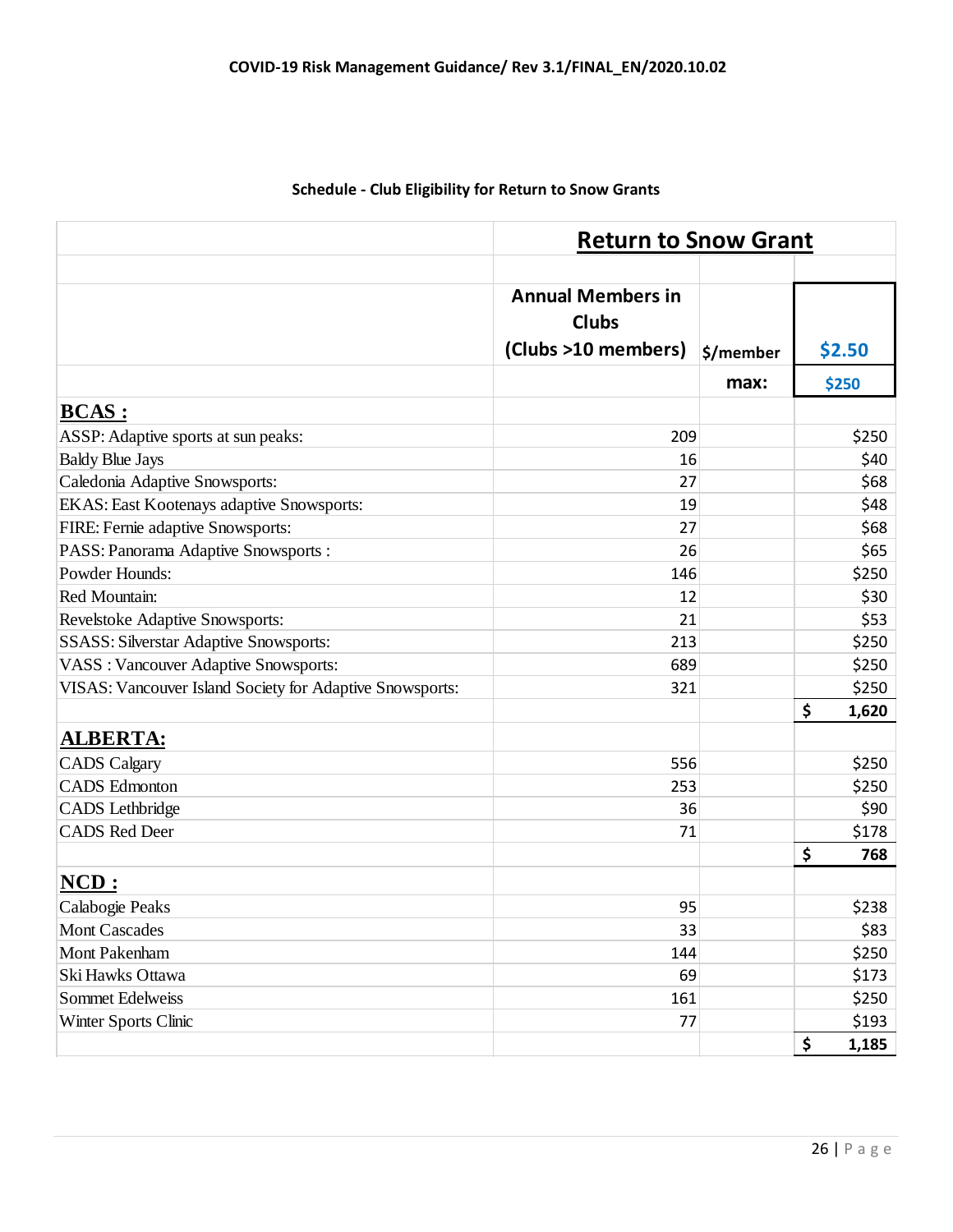| <b>ONTARIO:</b>                                   |    |           |
|---------------------------------------------------|----|-----------|
| <b>Brimacombe</b>                                 | 88 | \$220     |
| Horseshoe Valley                                  | 45 | \$113     |
| Mansfield                                         | 78 | \$195     |
| <b>OPART</b> - Learn to Race                      | 10 | \$25      |
| Searchmont                                        | 30 | \$75      |
| Snow Valley                                       | 42 | \$105     |
| Sir Sams                                          | 26 | \$65      |
| The Heights                                       | 41 | \$103     |
|                                                   |    | \$<br>900 |
| <b>QUEBEC:</b>                                    |    |           |
| Avalanche; St-Adolphe d Howard                    | 16 | \$40      |
| Mont Sainte-Anne                                  | 12 | \$30      |
|                                                   |    | \$<br>70  |
| <b>Nova Scotia:</b>                               |    |           |
| Ben Eoin                                          | 15 | \$38      |
| Martock                                           | 38 | \$95      |
| Wentworth                                         | 51 | \$128     |
|                                                   |    | \$<br>260 |
| <b>SASKATCHEWAN:</b>                              |    |           |
| Regina Alpine Adaptive Ski Program                | 46 | \$115     |
|                                                   |    | \$<br>115 |
| <b>New Brunswick: (Division acts as the Club)</b> |    |           |
| <b>CADS NB</b>                                    | 56 | \$140     |
|                                                   |    | \$140     |
| NEWFOUNDLAND:                                     |    |           |
| <b>EAST</b> - White Hills                         | 17 | \$43      |
|                                                   |    | \$43      |
|                                                   |    |           |
| <b>Total Available Grants</b>                     |    | \$5,100   |